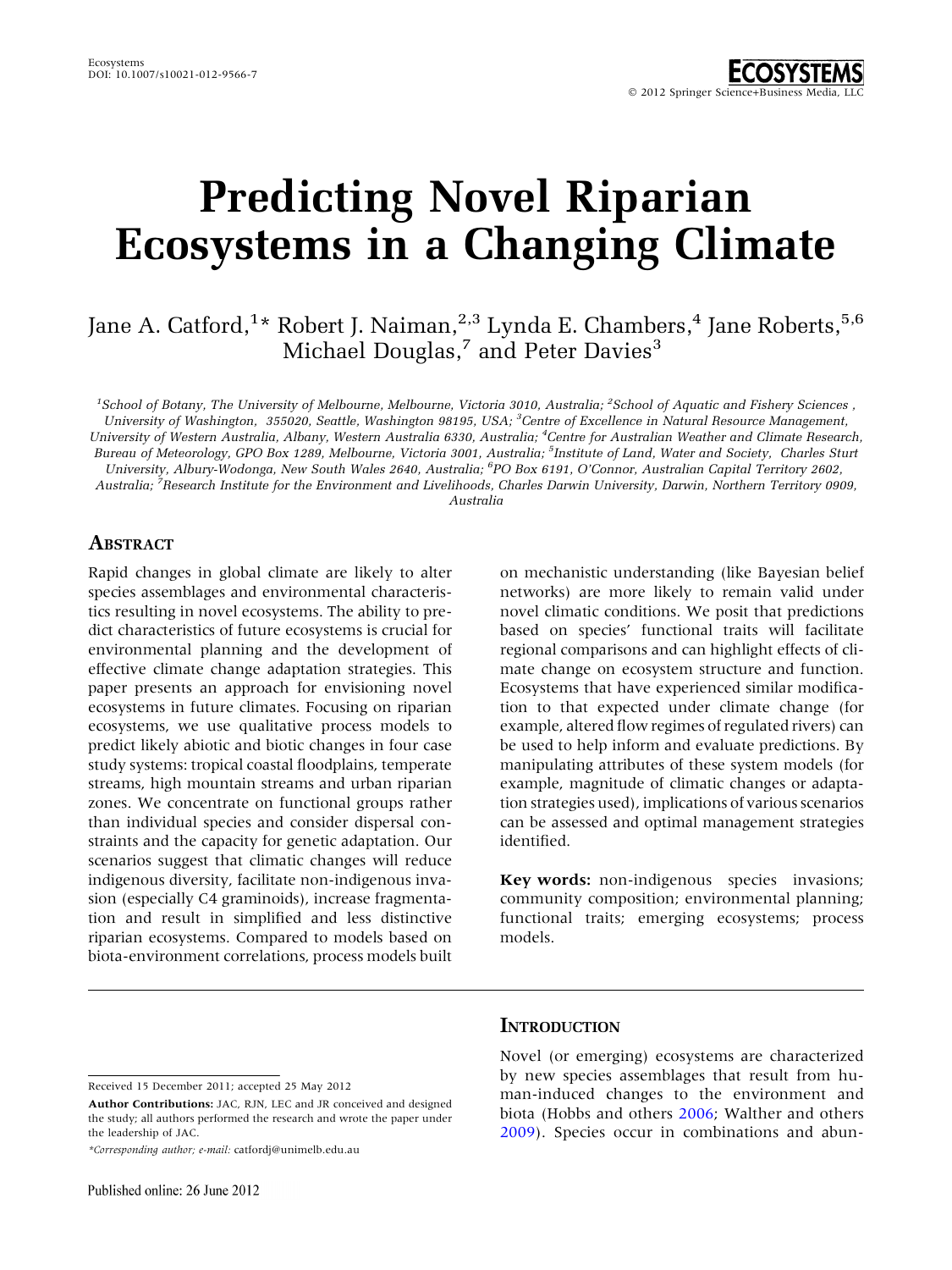dances that have not occurred previously, which can prompt changes in ecosystem structure and function (Hobbs and others [2006](#page-16-0)). Humans intentionally and unintentionally facilitate the development of novel ecosystems through the extinction of indigenous taxa or depletion of their propagule pool, introduction of non-indigenous taxa, creation of dispersal barriers (for example, cities, roads, dams) and environmental modifications (for example, agriculture, fire suppression, river regulation, overgrazing; Hobbs and others [2006](#page-16-0)). Hybrid ecosystems have a combination of original and novel components that are outside the historical range of ecological variability (Hobbs and others [2009\)](#page-16-0). There are no definitive boundaries between hybrid and novel ecosystems, so—for simplicity—we refer to both as novel ecosystems in this paper.

Biological invasions and climate change are among the most widespread and dominant causes of ecological change in all types of environments (Pressey and others [2007](#page-17-0)); their global reach and increasing rates of change suggest that many of the world's ecosystems will transition to novel states, including riparian zones. Human-induced climate change and the associated increase in greenhouse gas concentrations are predicted to affect precipitation, temperature, storminess and precipitate a rise in sea level (Hulme [2005](#page-16-0)). The type, extent, and intensity of these changes will vary among ecosystems and their geographic location, so myriad scenarios may unfold. Being the interface between terrestrial and freshwater ecosystems (Naiman and Décamps [1997](#page-17-0); Naiman and others [2005\)](#page-17-0), riparian ecosystems are affected by changes that occur to watercourses, catchments and riparian zones themselves (Davies [2010](#page-15-0)). Of particular concern are global alterations in river discharge; in future climates, many river basins will experience water stress either from extended periods of waterlogging or from drought (Palmer and others [2008;](#page-17-0) Vörösmarty and others [2010\)](#page-17-0). Rapid changes in climate may reduce or eliminate habitable space for many species (Pressey and others [2007](#page-17-0)), alter species distributions, prompt changes in biotic interactions (Morin and Thuiller [2009](#page-17-0)) and will potentially alter ecosystem processes and services (S. J. Capon, S. Williams, L. Chambers and others, unpublished).

In addition to changes prompted by various types of environmental modification (Catford and others [2011\)](#page-15-0), human-mediated introduction of non-indigenous (non-native, alien, exotic) species is altering community composition at an ever-increasing rate (Hulme and others [2009\)](#page-16-0). Predictions suggest that, under climate change, non-indigenous species will

expand and reproduce in previously inhospitable areas (Walther and others [2009](#page-17-0)) and that higher temperatures will favor traits that are usually possessed by non-indigenous species, facilitating their dominance (Sandel and Dangremond [2012\)](#page-17-0). Growth rates of invasive plant species may increase more than their indigenous counterparts from  $CO<sub>2</sub>$  enrichment (Dukes and others [2011](#page-16-0)). Combined with their greater plasticity (Davidson and others [2011](#page-15-0)) and broader environmental ranges (Canning-Clode and others  $2011$ ; Davey and others  $2012$ ),  $CO<sub>2</sub>$  enrichment may facilitate the dominance of invasive species. Dispersal will become more important as environmental conditions shift geographically thus giving a further advantage to non-indigenous species, which are likely to experience greater dispersal opportunities than indigenous species because of their close association with humans (Catford and others [2012](#page-15-0)). Unlike indigenous species that are adapted to historical conditions, non-indigenous species may also be pre-adapted (or adapt rapidly) to new environmental conditions (Catford and others [2012\)](#page-15-0). Riparian ecosystems are among the most invaded types of ecosystem (Richardson and others [2007\)](#page-17-0) and it is likely that they will continue to have a high non-indigenous component in the future.

Natural resource management, maintenance of ecosystem services and conservation of biodiversity require information about patterns of biodiversity and ecosystem processes and condition (Pressey and others [2007\)](#page-17-0). The ability to predict the ecological character and function of future ecosystems is therefore crucial for environmental planning, like reserve design, and the development of effective mitigation and adaptation strategies (Morin and Thuiller [2009](#page-17-0)). Because, by definition, novel ecosystems have not previously existed, it is very difficult to predict their characteristics and few attempts have been made to do so. Controlled experiments cannot be carried out at appropriate spatial or temporal scales, so modeling approaches are required.

In this paper, we propose a qualitative approach for envisioning future riparian ecosystems. Based around four recommendations, we present the approach in the first part of the paper. We then use four case studies from contrasting environments to illustrate the approach and to determine:

- Whether certain characteristics make some ecosystems more susceptible to climate-induced shifts in community structure than others; and Which aspect of climate change seems to have the
- greatest effect on community structure and therefore should be a research priority.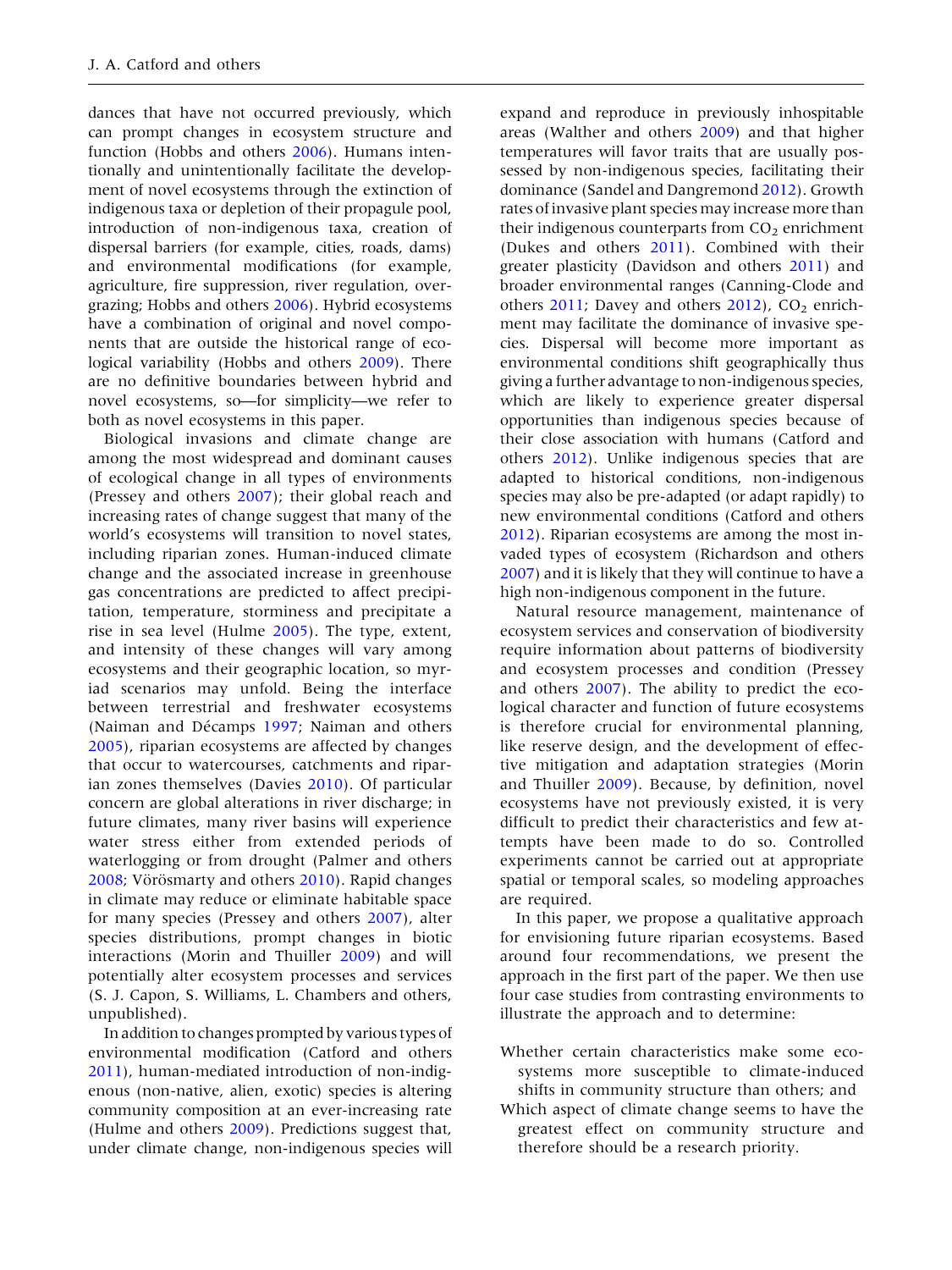Focusing on changes in community structure, we investigate likely consequences of climate change for tropical floodplains, temperate streams, high mountain streams and urban riparian zones. The paper centers on Australian riparian zones experiencing climate change, but we note that the approach can be applied to ecosystems in other biomes that are subject to environmental change. Although human adaptations to climate change can lead to novel ecosystems, we do not address these changes. Instead we concentrate on unintentional physical and biogeochemical changes that, although the result of human activities, are outside of direct and immediate human control and manipulation.

## WAYS TO PREDICT NOVEL ECOSYSTEMS: LAYING OUT AN APPROACH

Recommendation 1: Use Process Models to Predict Characteristics of Future Ecosystems, but Integrate Their Predictions with Those from Other Models

We advocate the use of process (or mechanistic or causal) models, rather than correlative models, when envisioning characteristics of novel ecosystems. Process models are based on ecological mechanisms, dynamics and feedbacks; they consider the various factors that influence ecosystem characteristics and indicate how a change in one factor can lead to changes in others (Pearl [2009](#page-17-0)). Using forecasts about environmental change combined with current understanding of ecological relationships and processes, process models can be used to predict ecological responses. Because they are based on mechanistic understanding, such predictions are more general than those based purely on correlative relationships and are more likely to remain valid under novel climatic conditions (Koca and others [2006\)](#page-16-0). However, like any predictive models, process models assume that current knowledge can predict future relationships (Hulme [2005\)](#page-16-0). However, if relationships are nonlinear and move to a level and type not witnessed before, the capacity to predict cause-effect relationships will diminish. Updating cause-effect relationships as new information becomes available is crucial for the efficacy of process models.

There are a number of forms that predictive models can take (Ferrier and Guisan [2006](#page-16-0); Koca and others [2006](#page-16-0); Morin and Thuiller [2009](#page-17-0); Kearney and others [2010](#page-16-0)). To help counter deficiencies in individual modeling approaches, it is important to develop several different types of models and compare their predictions (Morin and Thuiller [2009;](#page-17-0) Kearney and others [2010](#page-16-0)). Accordingly, a number of existing modeling approaches could be adapted to help predict novel ecosystems, for example, models based on responses of specific species (Morin and Thuiller [2009\)](#page-17-0), vegetation types (Koca and others [2006\)](#page-16-0) and communities (Ferrier and Guisan [2006](#page-16-0)).

Here we devise qualitative process models based on expert knowledge. A pre-requisite of quantitative models, qualitative models enable rapid appraisal of the type of ecological changes that can be expected under climate change. Qualitative models can be used to gauge the relative importance of different drivers, though the magnitude of changes cannot be accurately assessed.

#### Recommendation 2: Use Functional Groups, as well as Species, to Predict the Types of Communities that will Develop in the Future

We recommend that predictions based on functional groups be used to complement predictions about individual species and vegetation types. Functional groups are collections of taxa grouped according to shared traits, life history characteristics or ways they interact with the environment (Keith and others [2007\)](#page-16-0). Classifications can be based on species' morphological, physiological, phenological, and behavioral characteristics. Functional traits affect growth, reproduction and survival of organisms (Violle and others [2007](#page-17-0)) and can indicate early responses to environmental change (Merritt and others [2010](#page-16-0)), including climate. In this article, we are specifically interested in shifts in community structure that relate to climate change so we concentrate on the biological form of animal and plant taxa and, when germane, use these descriptions in combination with the environmental preferences of the taxa (Table [1](#page-3-0)). However, for illustrative purposes, we occasionally refer to culturally significant and species that may be considered ''keystone'' or ''umbrella'' species.

To date, most predictions about community composition under future climates have relied upon species-based forecasts (Hijmans and Graham [2006\)](#page-16-0). Correlative species distribution models and mechanistic niche models can indicate the likely future distribution and abundance of individual species (Elith and others [2010](#page-16-0)), and these approaches have merit when interested in the fate of particular species (especially when used in combination; Morin and Thuiller [2009](#page-17-0)). However, the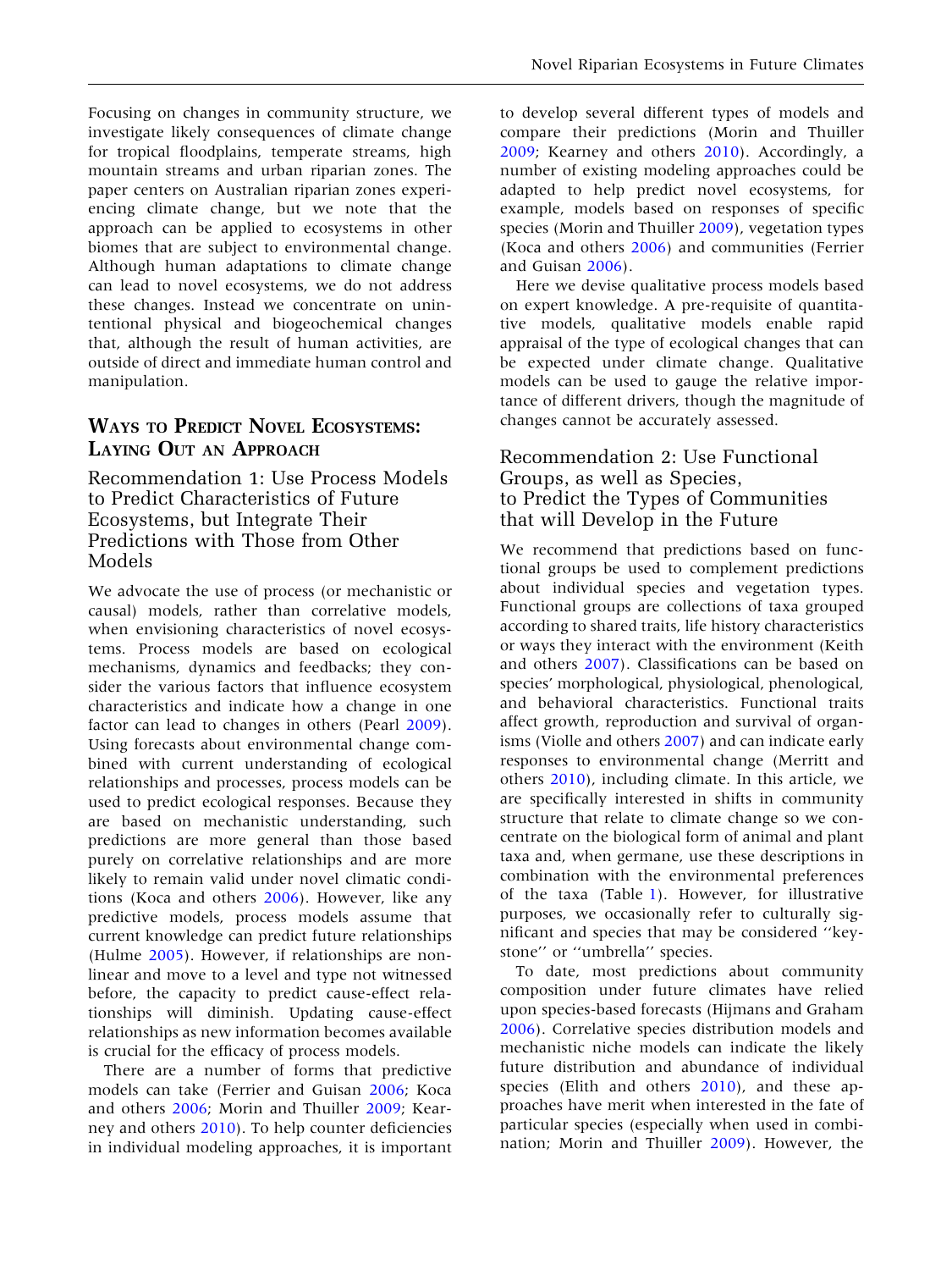| Definition<br>Descriptors          |                                                                                                                                                                                                                                                                                                                                           |  |
|------------------------------------|-------------------------------------------------------------------------------------------------------------------------------------------------------------------------------------------------------------------------------------------------------------------------------------------------------------------------------------------|--|
| Response to climate change         |                                                                                                                                                                                                                                                                                                                                           |  |
| Temperature                        |                                                                                                                                                                                                                                                                                                                                           |  |
| Stenothermic                       | Organisms that can only function in a narrow range of temperatures                                                                                                                                                                                                                                                                        |  |
| Eurythermic                        | Organisms that can function over a broad range of temperatures                                                                                                                                                                                                                                                                            |  |
| Hydrology                          |                                                                                                                                                                                                                                                                                                                                           |  |
| Aquatic                            | Organisms that live, grow and reproduce underwater                                                                                                                                                                                                                                                                                        |  |
| Semi-aquatic                       | Organisms that inhabit wet-dry ecotone                                                                                                                                                                                                                                                                                                    |  |
| Terrestrial                        | Organisms that inhabit dry land. Includes organisms that live on saturated soil or where<br>the water table is below soil surface                                                                                                                                                                                                         |  |
| Fire                               |                                                                                                                                                                                                                                                                                                                                           |  |
| Fire adapted                       | Organisms that are able to withstand fire through physiological adaptation (resistance or<br>tolerance in plants) or behavioral responses (avoidance in animals)                                                                                                                                                                          |  |
| Fire sensitive                     | Organisms that are killed by fire                                                                                                                                                                                                                                                                                                         |  |
| Salinity                           |                                                                                                                                                                                                                                                                                                                                           |  |
| Salt-tolerant                      | Organisms that can function in saline and brackish (and potentially freshwater) conditions                                                                                                                                                                                                                                                |  |
| Salt-intolerant                    | Organisms that can only function in freshwater and are very sensitive to increases in<br>salinity                                                                                                                                                                                                                                         |  |
| Carbon dioxide                     |                                                                                                                                                                                                                                                                                                                                           |  |
| $CO2$ sensitive                    | Organisms whose growth rate and physiological processes are sensitive to $CO2$ concen-<br>trations                                                                                                                                                                                                                                        |  |
| $CO2$ insensitive                  | Organisms whose growth rate and physiological processes vary little with changes in CO <sub>2</sub><br>concentrations                                                                                                                                                                                                                     |  |
| Origin of biota                    |                                                                                                                                                                                                                                                                                                                                           |  |
| Indigenous                         | Species that are locally native to the region of interest                                                                                                                                                                                                                                                                                 |  |
| Non-indigenous                     | Species that are not locally native; includes alien/exotic/non-native species and species<br>that are native to Australia but have not historically occurred in the region of interest                                                                                                                                                    |  |
| Structural form of biota<br>Plants |                                                                                                                                                                                                                                                                                                                                           |  |
| Trees                              | Perennial woody plants that usually have many secondary branches that are clear of the<br>ground and are on a single main stem or trunk with strong apical dominance                                                                                                                                                                      |  |
| Shrubs                             | A woody plant that branches below or near the ground into several main stems, so has no<br>clear trunk. Includes scramblers (for example, Rubus species) and subshrubs (for<br>example, Erica species)                                                                                                                                    |  |
| Climbers                           | Plants that have trailing or scandent stems or runners. Includes vines                                                                                                                                                                                                                                                                    |  |
| Forbs <sup>1</sup>                 | Herbaceous flowering plants that are not graminoids                                                                                                                                                                                                                                                                                       |  |
| Graminoids <sup>1</sup>            | Graminoids are monocotyledonous plants with narrow leaves growing from the base. They<br>include grasses, sedges, rushes.                                                                                                                                                                                                                 |  |
| C <sub>3</sub>                     | C3 graminoids use a C3 pathway to capture carbon from photosynthesis and produce a 3-<br>carbon molecule; C3 plants are adapted to cool season establishment and growth in<br>either wet or dry environments                                                                                                                              |  |
| C4                                 | C4 graminoids use their additional C4 pathway to produce a 4-carbon molecule; C4 plants<br>are better adapted to warm or hot seasonal conditions under moist or dry environments;<br>compared to C3 plants, C4 plants have higher light requirements, higher productivity,<br>lower moisture requirements and are more sensitive to frost |  |
| Algae                              | Eukaryotic, typically autotrophic, organisms that lack many of the distinct organs found in<br>land plants (for example, roots, stems, leaves)                                                                                                                                                                                            |  |
| Animals                            |                                                                                                                                                                                                                                                                                                                                           |  |
| Invertebrates                      |                                                                                                                                                                                                                                                                                                                                           |  |
| Microinvertebrates                 | Organisms without a backbone that are generally less than 1-5 mm in size                                                                                                                                                                                                                                                                  |  |
| Macroinvertebrates                 | Organisms without a backbone that are generally 5 mm or larger in size; macroinverte-<br>brates are typically more tolerant of environmental fluctuations and are longer lived<br>than microinvertebrates                                                                                                                                 |  |
| Vertebrates                        |                                                                                                                                                                                                                                                                                                                                           |  |
| Mammals                            | Air-breathing endothermic organisms characterized by the possession of hair, three middle<br>ear bones and mammary glands that are functional in mothers with young                                                                                                                                                                       |  |

<span id="page-3-0"></span>Table 1. Details of the Functional Classification Scheme Used in the Paper.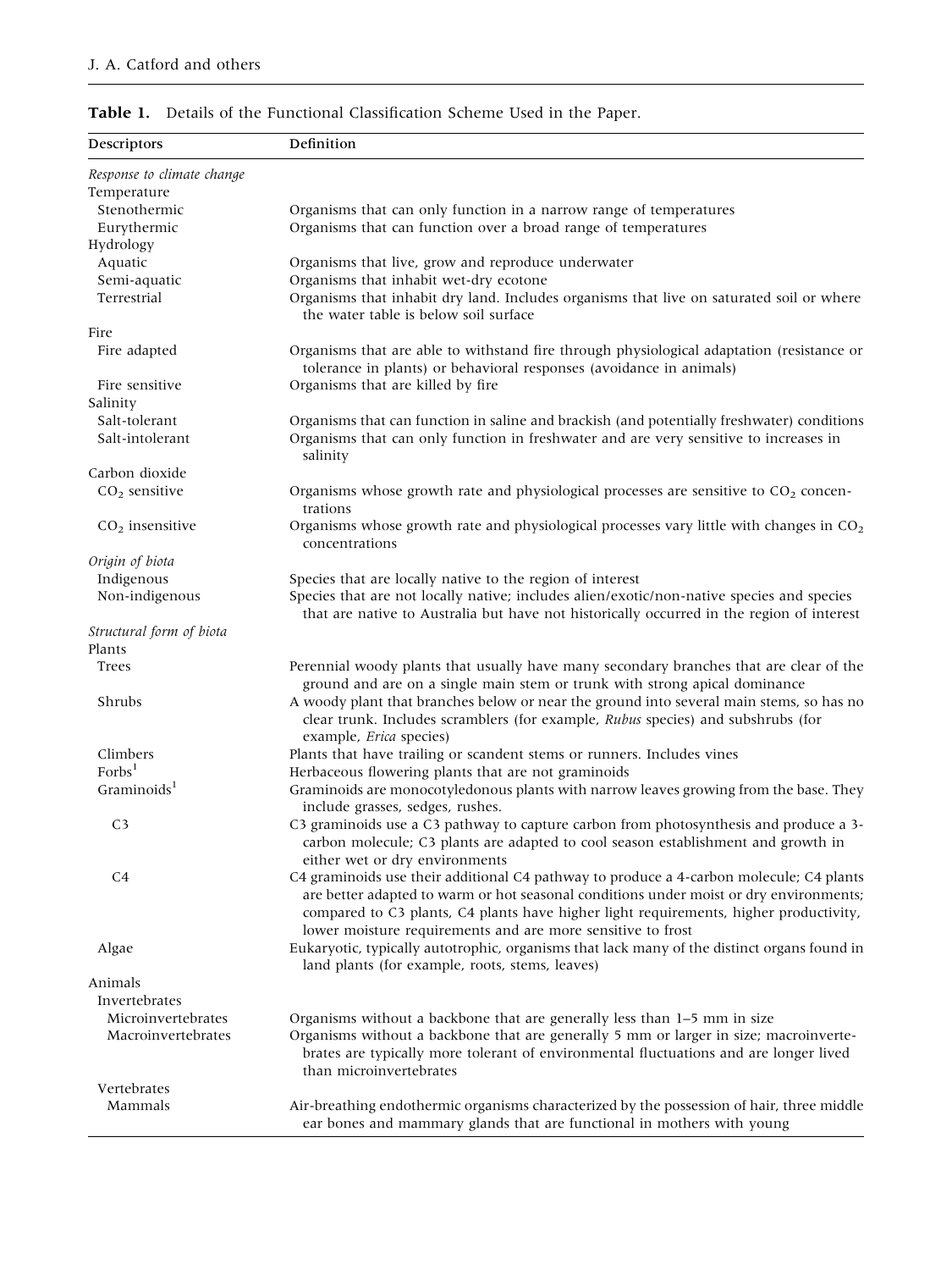| Descriptors | Definition                                                                                 |  |
|-------------|--------------------------------------------------------------------------------------------|--|
| Birds       | Air-breathing endothermic organisms that lay eggs, are feathered, winged and bipedal       |  |
| Reptiles    | Air-breathing, ectothermic tetrapods characterized by skin covered in scales and/or scutes |  |
| Amphibians  | Air-breathing ectothermic tetrapods with eggs that are not surrounded by membranes         |  |
| Fish        | Gill-bearing aquatic craniate organsims that lack limbs with digits                        |  |

Table 1. continued

<sup>1</sup> With some exceptions (for example, Bambusa species), forbs and graminoids are collectively referred to as herbs; herbs lack woody stems.

large number of species (including those in Australia's biodiverse riparian zones) makes broadscale application of these approaches untenable; there are insufficient data and resources to model the distributions of thousands of species. Plus, individual species respond differently in different places making it hard to generalize from one region to the next. Even in mechanistic niche models that incorporate species' ecophysiological requirements, community interactions cannot be accurately predicted. Although lack of information about community dynamics limits the ability of any method (including those based on functional groups) to accurately predict the composition of future biological communities (compare Ferrier and Guisan [2006\)](#page-16-0), more general approaches may be less sensitive to this uncertainty. For instance, individual species from one functional group may buffer the response of others.

Use of functional groups overcomes some of the disadvantages of using a species-based approach (Neilson and others [2005\)](#page-17-0). Based on traits rather than the identity of individual taxa, functional groups enable findings to be generalized and compared across ecosystems and biomes (Westoby [1998](#page-18-0)). Depending on the type of functional classification used, they enable implications of climate change for ecosystem structure and function to be more apparent (Violle and others [2007\)](#page-17-0) and often can integrate information about constituent taxa.

The influence of history on community composition may be less important when considering functional groups as opposed to individual species. Variation in the order of species immigration results in diverse and often unpredictable community assemblages, but community assembly based on trait-based functional groups may be less stochastic and more deterministic (Fukami and others [2005;](#page-16-0) though evidence for this remains mixed: Trowbridge [2007\)](#page-17-0). It should, however, be acknowledged that not all species will follow the trends of their group (Keith and others [2007](#page-16-0)), and it can be harder to evaluate model predictions when using groups of taxa (Neilson and others [2005\)](#page-17-0).

#### Recommendation 3: Use of Analogue Systems to Help Envisage the Sorts of Ecosystems that Might Develop in the Future

Although novel ecosystems are—by definition— "new", it may be possible to use ecosystems with similar attributes (or those that have experienced similar conditions at some point in time) to help inform predictions. Flow regulation and diversion of water from rivers may result in similar effects as the reduction in precipitation associated with climate change. Similarly, urbanization and an increase in the proportion of impervious surfaces may be similar to an increase in extreme flow events: both result in a ''flashy'' hydrograph with increased river discharge over a short period of time. In this sense, information about ecological changes in regulated and urban rivers could be used to inform predictions about climate change effects in unregulated and rural rivers. As well as modified systems, ecosystems in different biogeographic regions may serve as suitable comparisons. For example, many lowland rivers in Australia's temperate south-east may become more like dryland rivers in arid and semi-arid Australia. At a broader level, these systems could even start to resemble those in southern states of the US, like Arizona and Nevada.

The use of functional groups will facilitate comparisons across biogeographic regions. Further, the world's biota is becoming increasingly similar (Stohlgren and others [2011\)](#page-17-0) as the rate of species transfer and biological invasions continues to rise (Hulme and others [2009\)](#page-16-0), so regional differences in biota are declining (Villéger and others [2011](#page-17-0)). Knowledge of similar ecosystems could be used to help inform the development of process-based models for predicting novel ecosystems, but care must be taken as differences may still be great.

#### Recommendation 4: Incorporate Information About Taxon Migration Rates, Dispersal Patterns and Genetic Adaptation

The majority of models that predict biological responses to climate change do not explicitly consider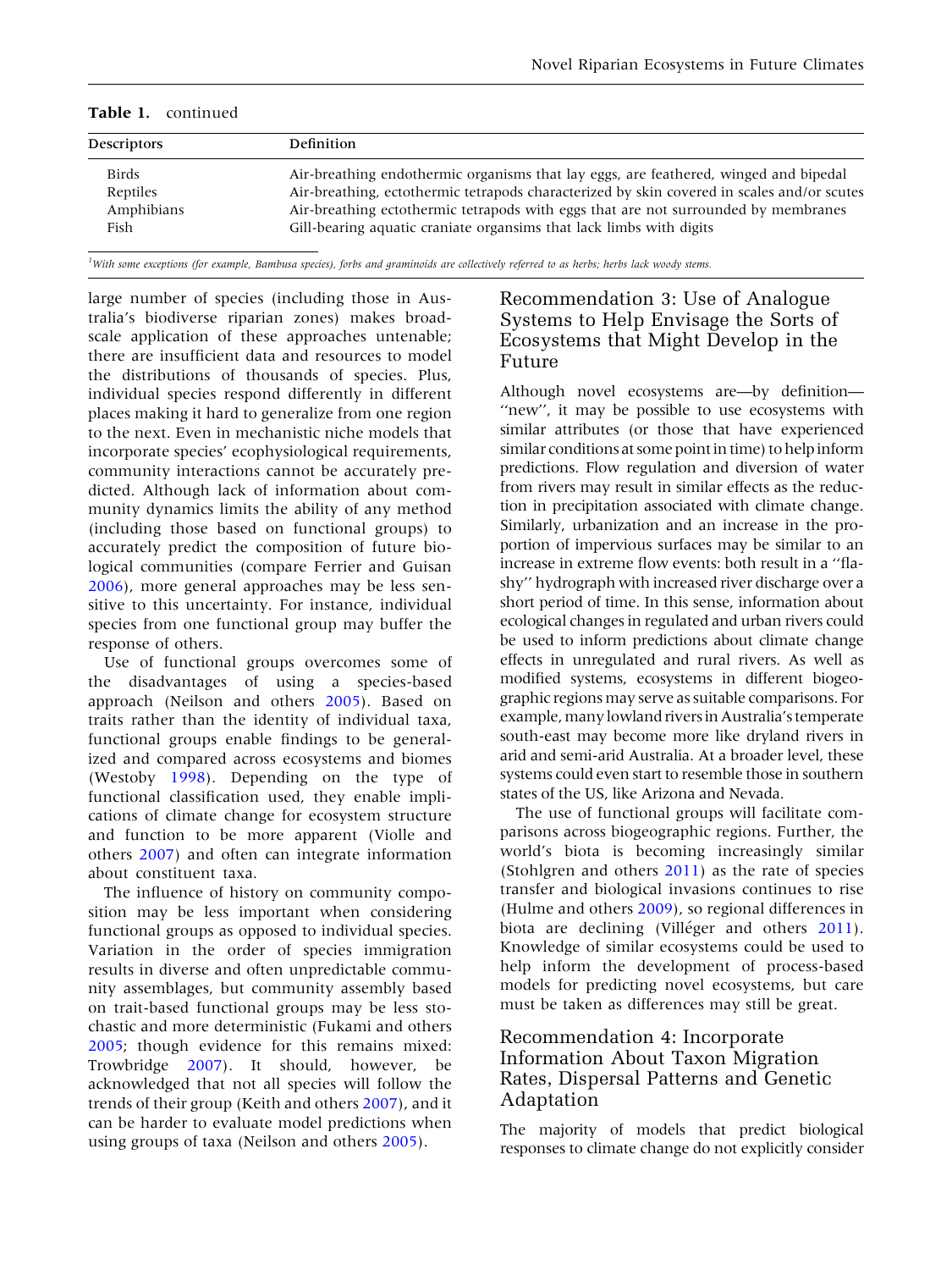species migration or dispersal (Neilson and others [2005](#page-17-0); but refer to work on invasive species, for example, Elith and others [2010](#page-16-0)). However, it cannot be assumed that, just because a species can tolerate the environmental conditions of a site, it will occur there now or in the future. Whether based on individual species or functional groups, modeling approaches need to include information about migration and succession processes (Neilson and others [2005\)](#page-17-0), dispersal pathways (including the role of humans as dispersal vectors) and proximity of source populations.

Similarly, the ability of a species or population to adapt to altered conditions must be considered. It is likely that species with higher phenotypic or genotypic plasticity will tolerate changes in climate better than species with low genetic diversity or plasticity. This is thought to be one reason why the abundance of invasive non-indigenous species will increase under climate change (Davidson and others [2011\)](#page-15-0).

#### SCENARIOS OF CHANGE

Using the four recommendations presented above, we develop process models to examine the potential consequences of climate change in four riparian ecosystems in Australia. The patterns and consequences of climate change for riparian zones will vary according to local conditions. These conditions include not only the rate and magnitude of climate alterations but also how they interact with topography, land use, human legacies (for example, past land uses), flow regimes for water and sediment, and indigenous and non-indigenous species. We illustrate this complexity by examining expected changes for riparian zones in contrasting environmental settings and with different histories of human activities. The sites represent a broad range in environmental characteristics and thus have the potential to indicate general trends as well as regional differences. They are also ecosystems with which we are most familiar. We consider climate change impacts on temperature, precipitation, sea level rise and carbon dioxide concentrations. Addressing the aims of the paper, we use the models to assess whether some ecosystems are more vulnerable to change than others, and which aspect of climate change is likely to have the greatest effect on community structure. We first provide an overview of climate change impacts predicted in Australia.

## CLIMATE CHANGE IMPACTS

As global climate change escalates, it is expected that average temperatures in Australia will rise by

0.6–1.5"C above 1990 temperatures by 2030 and 2.2–5"C by 2070 (Cleugh and others [2011\)](#page-15-0). Rainfall projections are less certain than temperature projections, but most models suggest that rainfall will decline in southern Australia, particularly during winter (Davies [2010](#page-15-0)), and spring rainfall will markedly decline in southern and eastern Australia (Cleugh and others [2011\)](#page-15-0). The magnitude of extreme rainfall events is expected to increase throughout the country (Cleugh and others [2011](#page-15-0)). In south-eastern Australia, reductions in snow depth and season length and an earlier timing of maximum snow depth are predicted (CSIRO and Bureau of Meteorology [2007\)](#page-15-0). The El Niño-Southern Oscillation, a major driver of climate variability in eastern Australia, will become more extreme and droughts more severe (DECCW [2010](#page-15-0)). Changes in the seasonality and amount of precipitation will have important implications for stream flow and soil moisture. Warmer and drier conditions in southern Australia are likely to result in an increased fire-weather risk and a lengthening of the fire season (Lucas and others [2007](#page-16-0)). There is some uncertainty as to the magnitude of future sea level rise, but it is anticipated that sea level rise will increase the frequency of coastal flooding. For instance, coastal flooding events that used to occur once in every 100 years may occur more than once a year by 2100 (Cleugh and others  $2011$ ).  $CO<sub>2</sub>$  levels are expected to continue to rise until at least 2040 (Nakicenovic and others [2000\)](#page-17-0), and further increases in  $CO<sub>2</sub>$  levels are likely to amplify long-term average warming (Pachauri and Reisinger [2007\)](#page-17-0).

## TROPICAL FLOODPLAINS IN NORTHERN AUSTRALIA

Coastal floodplain wetlands that flank macro-tidal river systems are conspicuous riparian habitats in northern Australia (Bayliss and Yeomans [1990](#page-15-0)). Having formed only 1,500–6,000 years ago, these seasonally inundated floodplains are recent landscape features yet they are highly productive and rich in biodiversity (Finlayson and others [2006](#page-16-0)). Internationally recognized for significant natural and cultural values they include, among others, the Ramsar and World Heritage listed wetlands of Kakadu National Park (Finlayson and others [2006](#page-16-0)). Environmental alterations caused by climate change will be large and complex in these tropical floodplain ecosystems.

The floodplains are still largely vegetated by indigenous species, but they are currently being modified by non-indigenous plants and animals and by altered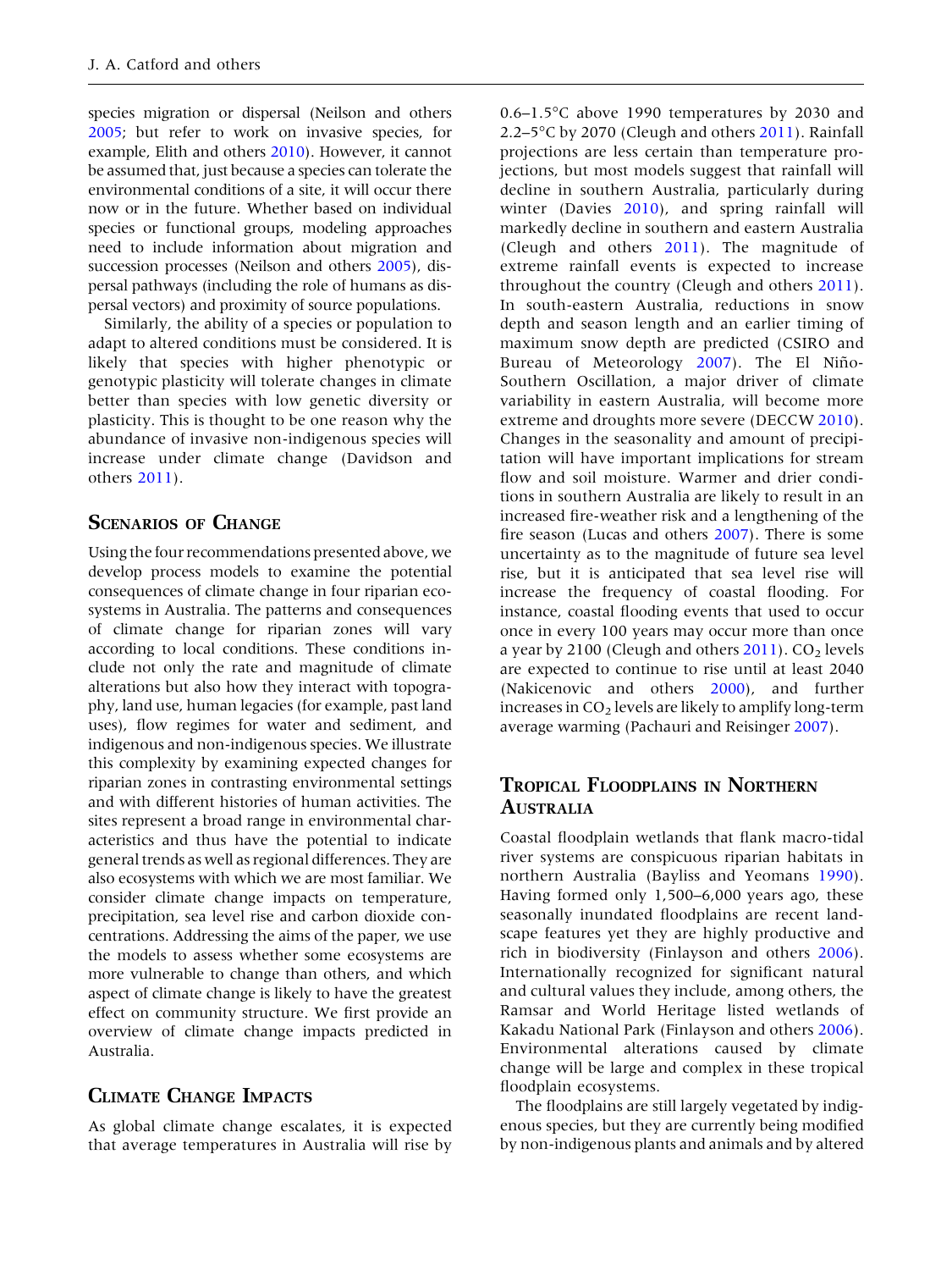<span id="page-6-0"></span>

Figure 1. Conceptual model of ecological responses to projected changes in sea level, storm intensity, and carbon dioxide levels in tropical coastal floodplains in northern Australia.

fire regimes (Pusey and others [2011\)](#page-17-0). They are also susceptible to rising sea levels (Bartolo and others [2008\)](#page-15-0) because of their low elevation (most are <2 m above sea level). The landward margins of the floodplains are topographically constrained, so the floodplains cannot migrate inland as sea levels rise. Projections for sea level rise during the next century range from 0.4 to 1.0 m (Horton and others [2008\)](#page-16-0). Although it is difficult to reliably quantify the extent of seawater intrusion in northern Australia due to a lack of high resolution elevation models, it is likely that more than half of the floodplain wetlands will be inundated with seawater over the next 50 years (Bartolo and others [2008\)](#page-15-0) and nearly all within 300- 400 years (Traill and others [2010\)](#page-17-0).

The likely effects of seawater intrusion are based on previous experiences of seawater intrusion in the Northern Territory, on recent modeling of the potential impacts on key fauna and on recent research into the ecological role of tropical floodplains (Figure 1). Seawater intrusion has already occurred in some areas due to human activity, extreme weather events and the effects of nonindigenous water buffalo (Bubalus bubalis). These provide a valuable analogue for the likely effects of climate-induced changes. Elevated sea levels will alter floodplain hydrology and water quality. Seawater intrusion will dramatically change the pattern of floodplain inundation as it will be driven by tidal movement and storm surge rather than rain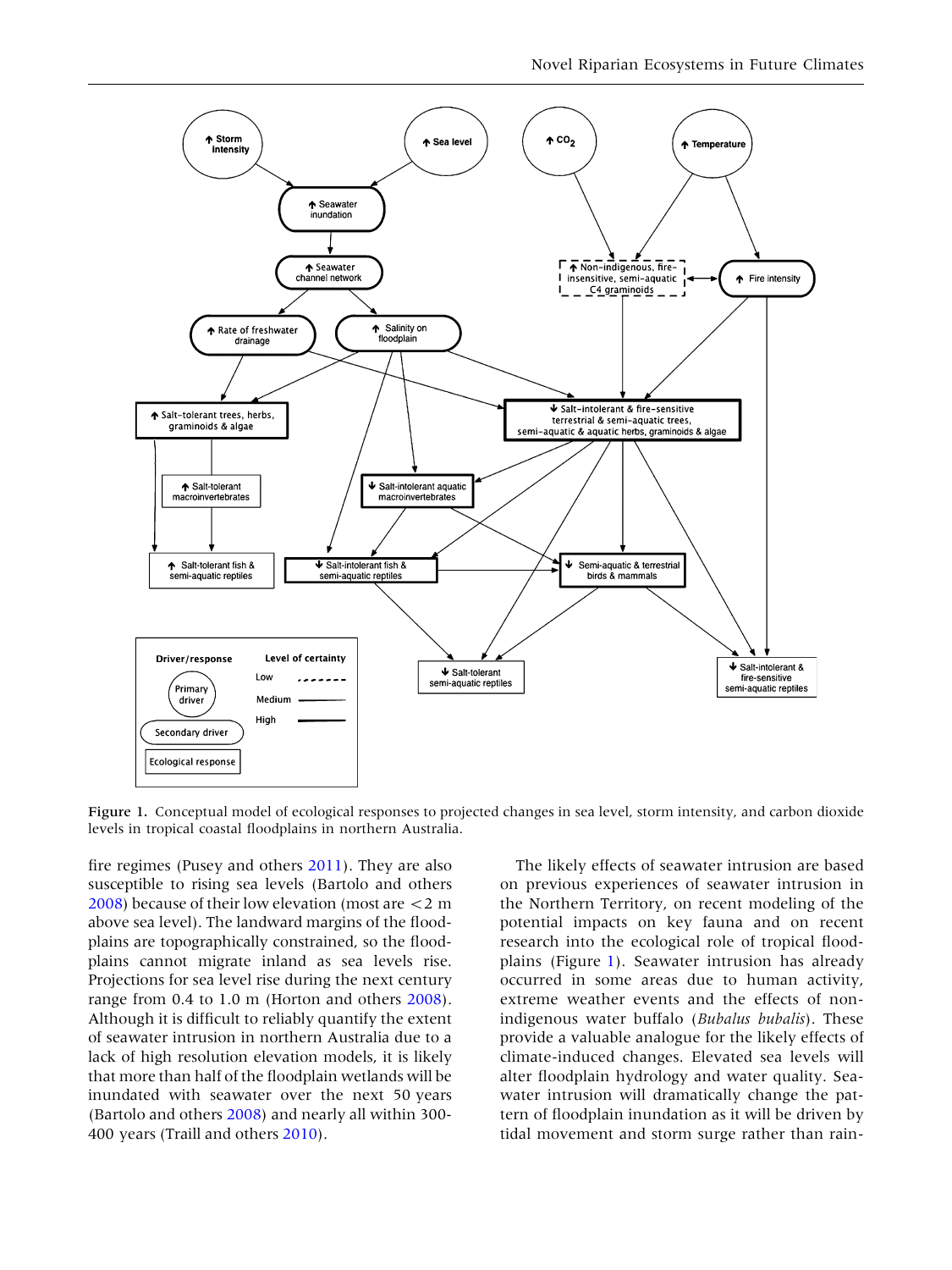fall alone. Saline water makes floodplain soils more dispersive, which will in turn extend seawater channels, facilitate the ingress of seawater (Winn and others [2006\)](#page-18-0) and increase the drainage of freshwater from floodplains (Petty and others [2007\)](#page-17-0). Increased salinity can kill salt-intolerant vegetation and facilitate a transition to salt-tolerant trees, forbs and graminoids, such as mangroves. For example, the East Alligator River has already experienced tidal intrusion up to 4 km inland, resulting in a nine-fold increase in the area of saline mudflats and a loss of salt-intolerant semi-aquatic vegetation, including 64% of the original Melaleuca forest (Winn and others [2006\)](#page-18-0). Seawater intrusion has also prompted upstream colonization by mangroves in the Wildman and South Alligator Rivers (Cobb and others [2007](#page-15-0)). The most dramatic example of seawater intrusion in northern Australia is on the Mary River. Since tidal creeks began extending into Mary River wetlands in the 1930s and 1940s, more than 17,000 ha of freshwater floodplain have been affected by seawater, which has resulted in vast areas of salt-intolerant vegetation being replaced by a saline swamp and a transition to salt-tolerant vegetation (Mulrennan and Woodroffe [1998](#page-17-0)).

The loss of salt-intolerant vegetation has serious consequences for floodplain fauna including semiaquatic birds such as magpie geese (Anseranas sem-ipalmata, Figure [1](#page-6-0)), which rely on freshwater vegetation for forage and nesting. Magpie geese, once widespread across Australia but now restricted to the north, have a population of less than 3 million (Delaney and others [2009](#page-16-0)). They are a tourist icon, a popular species for recreational hunting, an important food source for Aboriginal people and are ecologically important because of their abundance (Delaney and others [2009](#page-16-0)). Modeling has shown that a loss of just 5% of the wetland habitat currently available to magpie geese could reduce populations to just a few thousand individuals and possibly initiate an ecological bottleneck or ''pointof-no-return'' (Traill and others [2010\)](#page-17-0). Other waterbirds, reptiles, such as the saltwater crocodile (Crocodylus porosus), and mammals that use the floodplains in the dry season will also be affected by reductions in the availability of suitable food and habitat (Figure [1](#page-6-0); BMT WBM [2010](#page-15-0)). For other animals though, effects will be more direct: it will simply be impossible for some to persist in the saline water, for example, salt-intolerant fish and reptiles such as freshwater turtles.

Saline water and the loss of freshwater floodplain vegetation will likely alter the food supply for many species through a reduction in freshwater epiphytic

algae, which grows on plants and is a primary carbon source on these floodplains (Figure [1](#page-6-0); Douglas and others [2005](#page-16-0)). Change in salinity and primary productivity may affect other aquatic habitats as many fish species feed, grow and reproduce on the floodplains and transport this energy to upstream riverine or downstream estuarine and coastal ecosystems (Jardine and others [2012\)](#page-16-0). The floodplains are critical to the life history of many species including economically important fish species such as barramundi (Lates calcarifer).

Floodplains unaffected by seawater intrusion are also likely to be altered by direct climatic changes (Figure [1\)](#page-6-0). Elevated  $CO<sub>2</sub>$  (Williams and Baruch [2000\)](#page-18-0) and temperature (Hamilton [2010](#page-16-0)) favor nonindigenous, fire-tolerant semi-aquatic C4 graminoids (Williams and Baruch [2000\)](#page-18-0) such as para grass (Brachiaria mutica), which could replace the diverse indigenous vegetation with a non-indigenous monoculture (Douglas and O'Connor [2003](#page-16-0)) and increase dry season fuel loads (Douglas and O'Connor [2004](#page-16-0)) and fire intensities. Increased temperatures are also expected to result in more frequent and intense dry season fires, which could further reduce the abundance of salt-intolerant semi-aquatic trees (for example, Melaleuca sp.) as well as fire-intolerant terrestrial trees in riparian vine forests. It is also highly likely that non-indigenous pigs (Sus scrofa), which disturb the soil, alter local hydrology and compete with indigenous fauna for plants and invertebrates, will concentrate in the remaining floodplain areas putting further pressure on these refugial habitats.

## RIPARIAN ZONES IN TEMPERATE SOUTH-WESTERN AUSTRALIA

South-western Australia is a global biodiversity hotspot and the only one located on the Australian continent (Myers and others [2000](#page-17-0)). The Gondwanic origin of the biota, combined with a long period of geographic isolation, has resulted in distinctive riparian habitats and a high level of endemism in both freshwater and terrestrial species (Bunn and Davies [1990\)](#page-15-0). Streams and rivers are characterized by low rates of primary production and aquatic food webs rely heavily on the input of riparian carbon (Davies [2010](#page-15-0)).

Riparian zones in this region are highly degraded as a result of flow regulation, intensive agriculture (Horwitz and others [2008](#page-16-0)) and uncontrolled livestock access (Bunn and others [1999\)](#page-15-0). The clearing of indigenous vegetation commenced with European settlers in 1829 and escalated in the early part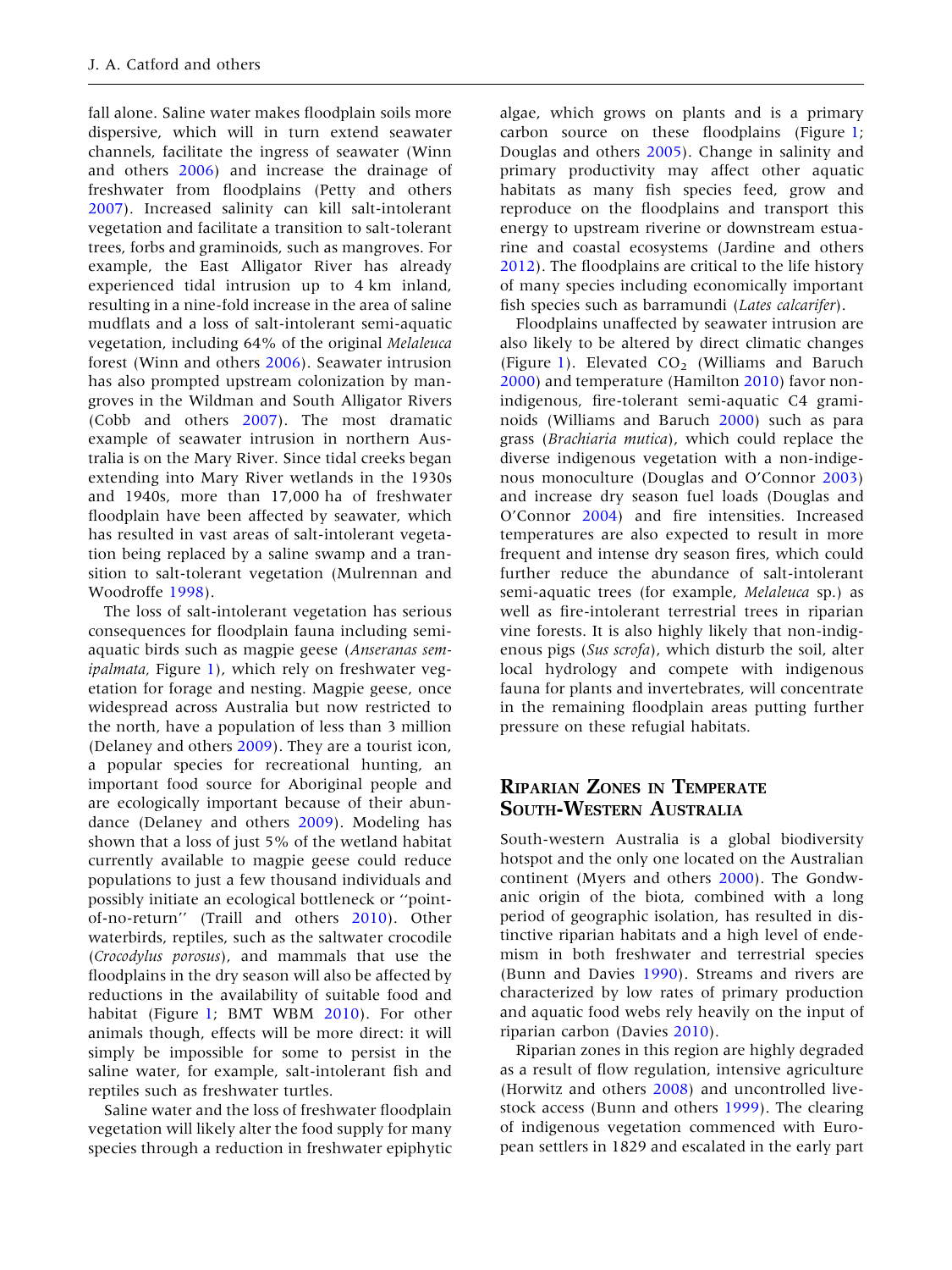<span id="page-8-0"></span>

Figure 2. Conceptual model of ecological responses to projected changes in sea level, storm intensity, temperature and rainfall on riparian ecosystems in temperate south-western Australia. Based on evidence from Davies [\(2010](#page-15-0)), CSIRO and Bureau of Meteorology [\(2007\)](#page-15-0) and Nakicenovic and others [\(2000](#page-17-0)). Legend as in Figure [1](#page-6-0).

of the twentieth century (Bolton [1972\)](#page-15-0) resulting in a fragmented distribution of remnant vegetation. Riparian restoration efforts have been patchy and success limited. Increasingly harsh climatic conditions (typically warming and drying) will interact with the already fragmented landscape of southwestern Australia (Horwitz and others [2008\)](#page-16-0) leading to further degradation and the creation of novel riparian ecosystems.

Many ecological processes in river and riparian habitats are regulated by the magnitude, frequency and seasonality of flows (Poff and others [1997\)](#page-17-0). As a consequence, substantial and complex changes are expected in riparian areas from climate change (Figure 2). Altering the timing of rainfall will affect seedset and the subsequent recruitment of riparian plants, particularly indigenous trees, which may in turn disrupt host-pollinator relationships (for example, a mismatch between insects emerging and plants flowering: Davies [2010](#page-15-0)). A reduction in the magnitude of winter flows will limit overbank flows and riparian inundation. Flow regulation in rivers in south-western Australia narrows the riparian zone and reduces overall plant species richness (Pettit and others [2001\)](#page-17-0). Such effects will likely be compounded under climate change, though an increase in invasive non-indigenous species in this region may partially compensate for declines in indigenous plant richness (O'Donnell and others [2012](#page-17-0)).

Drying and warming of the riparian zone will also lead to the removal of stenothermic animals and may indirectly facilitate the establishment of invasive animal species, which often tolerate a broader thermal range (in marine systems at least; Canning-Clode and others [2011](#page-15-0)). The predicted increase in the severity of fires will open the riparian canopy increasing light into the understory, thus providing more suitable conditions for non-indigenous plant species (Davies [2010\)](#page-15-0). In lower river reaches, sea level rise will increase the extent of floodplain inundation and will inhibit salt-intolerant species. Many river and riparian systems in south-western Australia have undergone secondary salinization as a consequence of overclearing (Horwitz and others [2008](#page-16-0)). The community structure of macroinvertebrates in these rivers has shifted from insect forms to a dominance of crustaceans, common in nearby still-water habitats (Bunn and Davies [1992](#page-15-0)). Increased sea levels and intrusion into lower river floodplains is expected to result in a similar response with a shift in community structure favoring crustaceans.

Overall, we foresee climate change leading to increased fragmentation, narrowing of riparian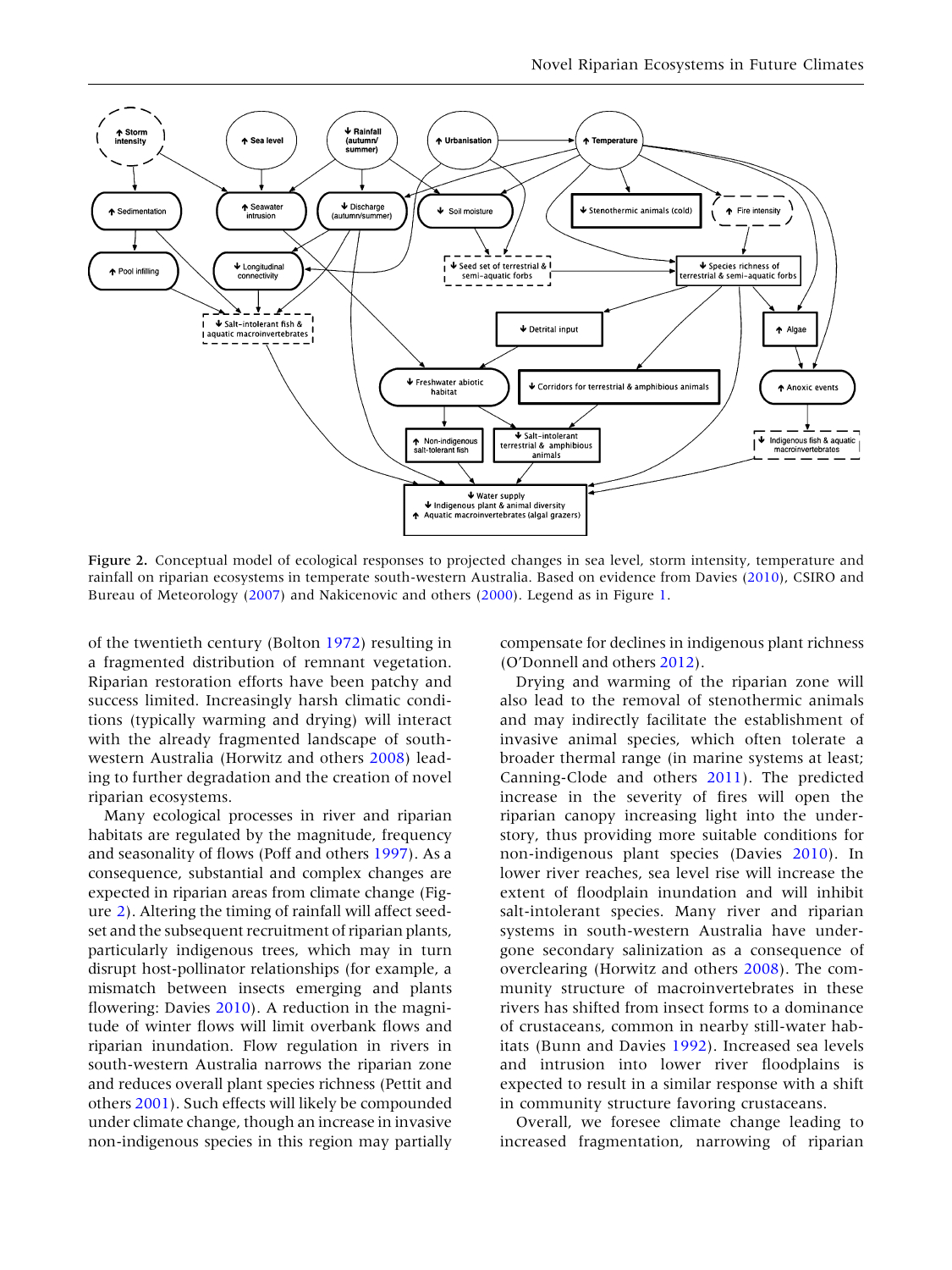zones and simplification (and homogenization) of the biota due to the loss of stenothermic species and increased abundance of non-indigenous flora that are dispersed widely by humans (Figure [2\)](#page-8-0). In particular, an increase in non-indigenous plants in these novel ecosystems, particularly C4 graminoids, will reduce the current strong subsidy between the riparian zone and in-stream food webs (Bunn and others [1997\)](#page-15-0). A more open canopy will encourage algal growth potentially leading to a shift from heterotrophy to autotrophy in streams. Increased autotrophy in association with low water levels is expected to increase the likelihood of anoxia. This could hasten the decline of indigenous species, especially fish and macroinvertebrates, and lead to an increase in more tolerant non-indigenous species.

Many riverine plant and animal species in southwestern Australia are endemic with small range sizes and restricted geographic distributions (Bunn and Davies [1990\)](#page-15-0). A result of range compression about 18,000 years ago, these endemic species have little genetic diversity (De Deckker [1986\)](#page-15-0) and many are now restricted to national parks and nature reserves in the cool, wet south coast of south-western Australia. As conditions become warmer and drier, these species are not be able to move southward nor is it likely that they can genetically adapt to the changes.

#### RIPARIAN ZONES IN THE HIGH COUNTRY

In south-eastern Australia, land over 1,000 m in elevation occurs as topographic islands with rounded tops and steep flanks, the largest and highest being the northern part of the Snowy Mountains. The high country is significant for its glacial landscapes, endemic plant and animal alpine species, and as the water source for economically important rivers such as the Snowy, Murray and Murrumbidgee. Although now largely reserved in national parks, the high country has a history of human use. Alluvial gold mining and timber harvesting have ceased, but tourism and hydro-electricity generation continues. Plant communities are mostly intact except where disturbed by roads and engineering structures, or by the 100-year legacy of cattle grazing, particularly in bogs and fens. Non-indigenous plant species are relatively few, with low cover (McDougall and others [2005\)](#page-16-0), though some highly invasive species have established recently and are spreading rapidly (for example, Hieracium aurantiacum, Orange hawkweed, Williams and others [2008\)](#page-18-0). Non-indigenous animals (for example, horses, deer and pigs) damage vegetation, especially along stream edges and in wetlands (McDougall and Walsh [2002\)](#page-16-0).

The riparian plant communities of the high country are few, small in area and are floristically and structurally distinct from each other. They form a discontinuous riparian zone, arranged in altitudinal sequence from short alpine herbfields (forbs and graminoids) above the tree-line, to bogs in the alpine and subalpine zones (typically a mix of semi-aquatic mosses, namely Sphagnum cristatum, forbs, graminoids and shrubs), then a fringe of medium-tall semi-aquatic and terrestrial shrubs at lower forested elevations (Costin [1954\)](#page-15-0).

A prolonged drought (2001–2010) and the 2003 wildfires indicate some of the potential effects of a warmer, drier climate in the high country. Observations from this period thus serve as a suitable analogue for climate change. After a few years of reduced rainfall and higher temperatures, bogs and terrestrial herb communities will become drier (Good and others [2010](#page-16-0)) resulting in mortality and areal contraction and the development of bare patches (Figure [3\)](#page-10-0). These bare patches may be colonized by regenerating terrestrial graminoids and shrubs, invaded by indigenous and nonindigenous species, or eroded by summer storms or frost-heave (McDougall and others [2005](#page-16-0)). Once dry, bogs are more susceptible to wildfires, further shifting the balance from semi-aquatic herbs to terrestrial plants better adapted to fire (McDougall [2007\)](#page-16-0). Compounding this trend, the forbs and graminoids (including endemic species) dependent on snow patches may be replaced by other plants as the cover and persistence of snow declines (Green and Pickering [2009](#page-16-0)).

If the exposed patches of soils are eroded, the material is likely to accumulate in headwater streams, especially if perennial streams become intermittent because of reduced rainfall. Like the desiccated and burnt bogs, in-stream accumulations of sediment and organic materials may be colonized by non-indigenous, as well as indigenous, species (McDougall and others [2011](#page-16-0)). Most non-indigenous species are expected to be eurythermic generalists from lower altitudes that can move to higher elevations via wind dispersal, nonindigenous herbivores and humans (McDougall and others [2011\)](#page-16-0). The variety of sites and the type of invasion pathways available suggest that species establishing in stream channels could include semiaquatic herbs, shrubs and trees such as willow (Salix spp.), recognized as a serious environmental weed in Australia and one that would dramatically alter the vegetation structure and in-stream functioning. The combined effects of sedimentation and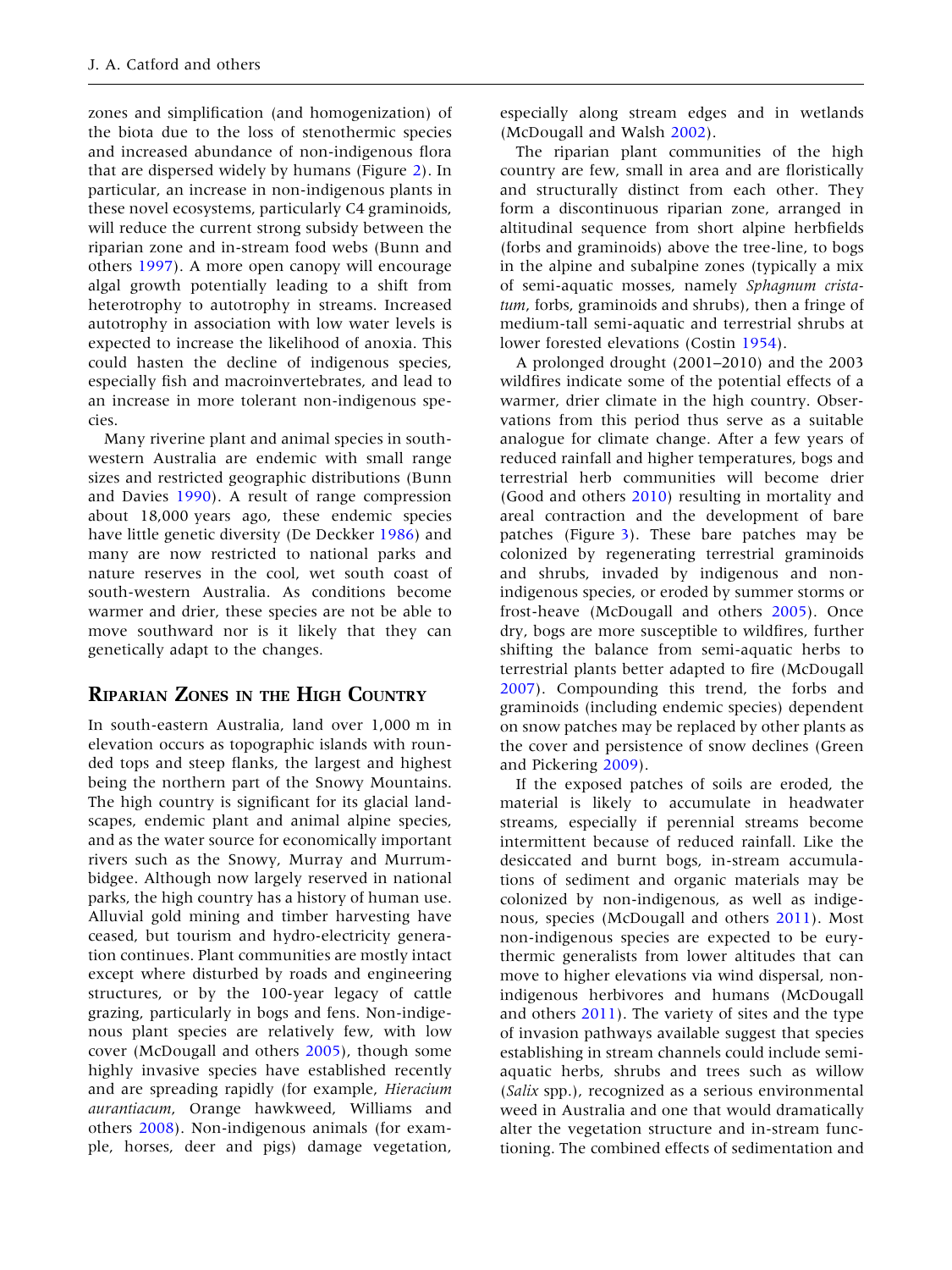<span id="page-10-0"></span>

Figure 3. Conceptual model of ecological responses to projected changes in temperature and rainfall in high country riparian systems. Climate change projections for the high country include warmer temperatures, less annual rainfall (but with an increase in summer), less precipitation as snow, reduced streamflow, loss of spring snowmelt signal, increased drought intensity and increased fire intensity (DECCW [2010](#page-15-0)). The levels of uncertainty assume that no mitigation is in place. Legend as in Figure [1.](#page-6-0)

vegetation change on high country fauna are potentially dramatic: a shift from perennial to intermittent streams and loss of bogs will cause localized and possibly even total extinctions of endemic fish, amphibians, and small mammals, such as galaxids, the northern corroboree frog Pseudophryne pengilleyi and the broad-toothed rat Mastacomys fuscus; in-stream sedimentation is likely to change invertebrate abundance and composition (Figure 3; Harrison and others [2008](#page-16-0)).

Under climate change, these riparian systems are likely to comprise three elements with respect to vegetation: fragments of the current riparian vegetation; replacement of semi-aquatic moss and shrub communities by terrestrial graminoids and shrubs; and the presence of opportunistic semiaquatic herbs, shrubs and possibly even trees in patches of in-stream sediment, analogous to those that develop on fine and coarse sediments of reg-

ulated rivers at lower altitudes. Although smaller in extent and more species-rich than contemporary systems, future riparian ecosystems are likely to become more variable in structure, less distinct and their altitudinal sequence more diffuse.

#### RIPARIAN ZONES IN URBAN MELBOURNE

Urban areas represent one of the most dramatic ways humans can alter ecosystems, especially riparian zones (Groffman and others [2003;](#page-16-0) Meyer and others [2005\)](#page-16-0). Urbanization impacts on riparian zones may exceed those associated with climate change, but it is likely that ecosystem alterations are compounded when they occur simultaneously.

Over half of the world's human population lives in urban areas (United Nations [2010](#page-17-0)) and this proportion will increase in coming decades (Meyer and others [2005](#page-16-0)). Australia is one of the more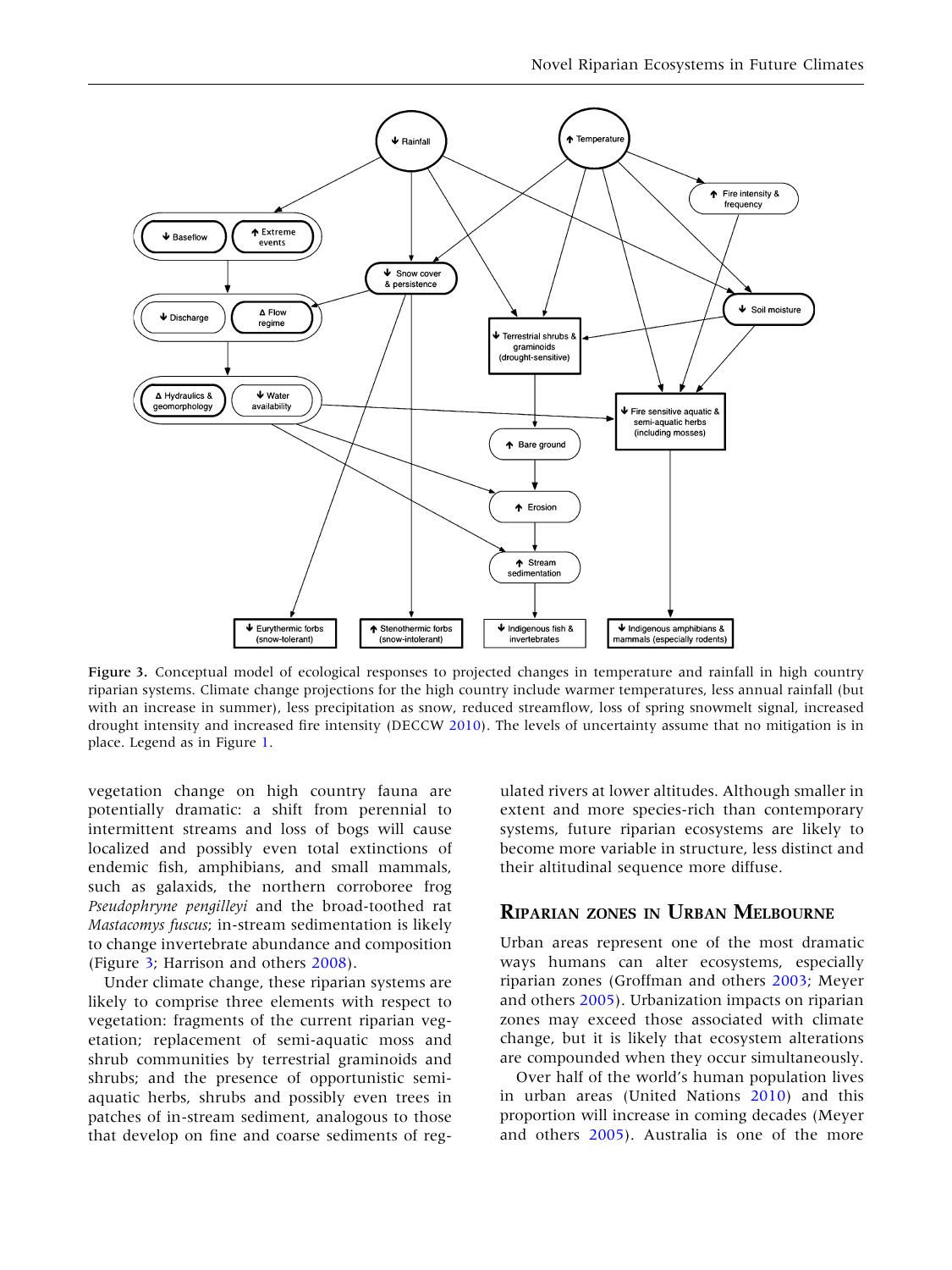urbanized countries in the world, with about 90% of its population residing in cities (United Nations [2010\)](#page-17-0). In south-eastern Australia, over four million people currently reside in Melbourne (Australian Bureau of Statistics [2011](#page-15-0)). Over the period 2001– 2011, this city has seen the largest annual growth of all Australian capital cities with an average increase of over 1,300 people per week (Australian Bureau of Statistics [2011\)](#page-15-0).

Founded in the 1830s, Melbourne experienced rapid growth following the discovery of gold in 1851. This led to wholesale ecosystem changes. River hydrology, hydraulics and geomorphology were altered through a number of processes, including: clearance of streamside vegetation, flattening of hills, draining of wetlands, diversion of streams and rivers (sometimes underground), dam construction and water extraction, conversion of retentive small upland drainage lines into a vast network of hydraulically efficient stormwater pipes, and an increase in impervious (non-porous) surfaces (Leahy and others [2005](#page-17-0); Otto 2005). Although many measures were put in place to reduce flood risk, they actually increased it: removal of vegetation and an increase in hard surfaces accelerated runoff leading to increased flooding (Otto [2005;](#page-17-0) Lake [2008\)](#page-16-0). Melbourne's metropolitan area is now almost entirely served by stormwater drains that bypass riparian zones and thus does not make use of the capacity of riparian zones to ameliorate diffuse runoff pollution (Walsh and others [2001\)](#page-17-0). The hyperconnection of impervious surfaces throughout the catchment to the stream by pipes, the disconnection of rivers from floodplains and alteration of riparian vegetation has severely reduced the ecological quality of Melbourne's streams and rivers (Walsh and others [2001\)](#page-17-0).

Most indigenous riparian plant communities in Melbourne have been eliminated, degraded or reduced to small remnants (though there are exceptions; Walsh and others [2007](#page-17-0)). Together with the loss of many wetlands and direct urban impacts, this has resulted in significant faunal changes (Leahy and others [2005\)](#page-16-0). Substantial changes in riparian flora and fauna also occurred through planned (including willow Salix spp., blackberry Rubus spp., rabbit Oryctolagus cuniculus and fox Vulpes vulpes) and accidental introductions of non-indigenous species (Otto [2005\)](#page-17-0). Collectively, these changes have resulted in novel riparian ecosystems that are expected to be further modified by climate change.

In many ways, potential effects of climate change on riparian systems have a number of similarities with effects of urbanization (Table [2](#page-12-0); Figure [4](#page-14-0)): channel form can be altered through engineering

works or channel incision, which may limit overbank flows and isolate floodplains for long periods; floodplains are fragmented in ways that impede dispersal of terrestrial species along the river corridor; the balance of erosion and sedimentation is outside historic experiences; non-indigenous species can dominate; efficiency of nutrient cycling on floodplains and in channels is low with urban riparian zones acting as sources rather than sinks for nitrate; populations of indigenous plants and animals fail to recruit sufficiently to maintain numbers across the range of age classes; and the diversity of ecological components and processes declines. With a growing human population size, it is likely that Melbourne's urban riparian zones will continue to experience high levels of disturbance and there will be increased demand for water interception and extraction, particularly in response to the drying effects of climate change (Seavy and others [2009\)](#page-17-0). Although reductions in rainfall in pervious catchments will lead to disproportionately greater reductions in runoff, reductions in rainfall and runoff in impervious catchments will be of a similar proportion. As a consequence, by re-engineering stormwater drainage systems to artificially maintain more natural wetting and drying cycles of riparian soils, there is a greater opportunity to buffer some effects of climate change in urban areas (Walsh and others [2005\)](#page-17-0).

Climate change and urbanization act together to amplify system decline. However, provided suitable remnant vegetation occurs and riparian soils experience wetting events, it is likely that urban riparian zones will continue to act as local micro-climate refugia from the warmer, higher density urban areas. As such, riparian ecosystems in urban Melbourne, novel as they may be, have the potential to act as local biodiversity hotspots and wildlife corridors and offer some relief from climate change if managed ''creatively'' (Seavy and others [2009](#page-17-0)).

#### **D**ISCUSSION

The four scenarios highlight the complexity and potential magnitude of climate change impacts on riparian ecosystems in Australia. Each suggests an increase in non-indigenous species, especially C4 graminoids, and a reduction in indigenous diversity. Even if overall diversity changes little, loss of specialization through the decline of specialist species and range expansion of generalist species will lead to homogenization and loss of ecological distinctiveness, as observed elsewhere (Davey and others [2012\)](#page-15-0). The models suggest that changes in precipitation (that is, stream discharge) are likely to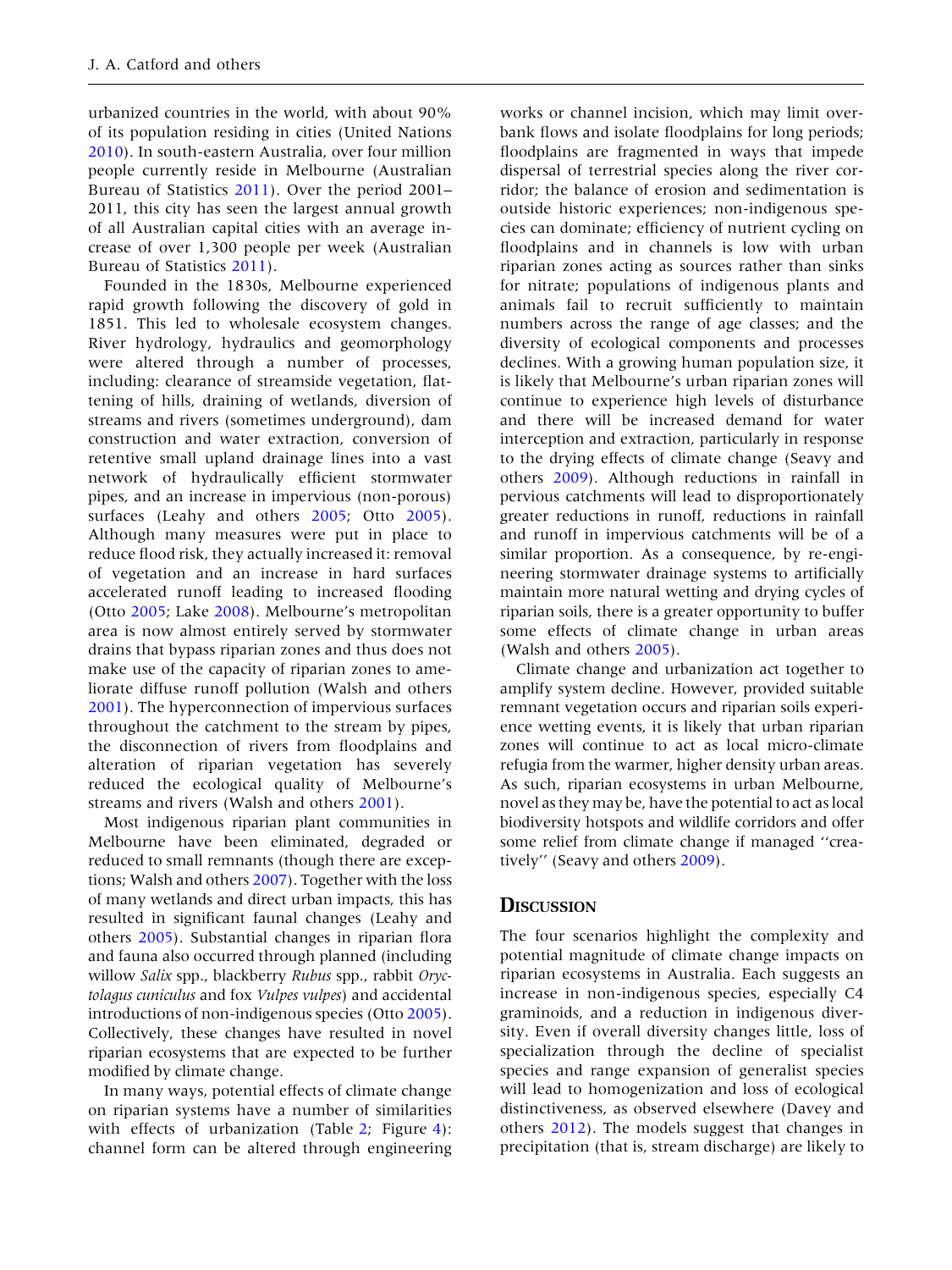| Issue                                                                                                 | Urbanization effect                                                                                                                                                                                                                                                                                                                                                                                                                                                                                                                                                   | Climate change effect                                                                                                                                                                                                                                                                                                                                                                                                                                            |
|-------------------------------------------------------------------------------------------------------|-----------------------------------------------------------------------------------------------------------------------------------------------------------------------------------------------------------------------------------------------------------------------------------------------------------------------------------------------------------------------------------------------------------------------------------------------------------------------------------------------------------------------------------------------------------------------|------------------------------------------------------------------------------------------------------------------------------------------------------------------------------------------------------------------------------------------------------------------------------------------------------------------------------------------------------------------------------------------------------------------------------------------------------------------|
| Disconnection of river<br>from floodplain eco-<br>systems (reduced lat-<br>eral connectivity)         | Reduced frequency of connection in ur-<br>ban environments through building<br>over streams, elevated river banks and<br>walls, incised river channels and con-<br>struction of stormwater drains                                                                                                                                                                                                                                                                                                                                                                     | Reduction in rainfall and runoff reduces<br>frequency, duration and magnitude of<br>overbank flow                                                                                                                                                                                                                                                                                                                                                                |
| Water quality                                                                                         | Degradation of water quality; for exam-<br>ple, increased pollution and contami-<br>nant concentrations from reduced base<br>flows and from rubbish and runoff from<br>roads, industrial land and stormwater                                                                                                                                                                                                                                                                                                                                                          | Reduction in runoff and discharge reduces<br>dilution effect                                                                                                                                                                                                                                                                                                                                                                                                     |
| Hydrology change-<br>s-altered frequency,<br>duration, seasonality,<br>and magnitude of<br>river flow | Increased proportion of impervious sur-<br>faces in a catchment increases the vol-<br>ume of surface runoff and the rate at<br>which it is transferred to streams after a<br>rainfall event ("flashy" hydrograph)<br>Stormwater drains that bypass riparian<br>zones increase the speed at which surface<br>runoff reaches streams<br>High runoff volumes over short periods of<br>time (that is, from rainfall events) can<br>incise urban stream channels which, to-<br>gether with impervious uplands, can lead<br>to lower groundwater levels in riparian<br>zone | Reduced rainfall and increased evaporation<br>reduces magnitude and alters seasonality<br>of runoff<br>Increased frequency and severity of extreme<br>weather events, including severe flooding<br>Altered surface flows<br>Increased frequency and magnitude of ex-<br>treme rainfall events results in increased<br>channel erosion and altered ecosystem pro-<br>cesses                                                                                       |
| Drought                                                                                               | Land clearance and subsequent drying,<br>reductions in soil carbon, increased<br>surface albedo and compaction of soils<br>may give rise to catchments that have<br>increased surface runoff, but less<br>groundwater recharge, reducing the<br>capacity of groundwater to maintain<br>streams during drought                                                                                                                                                                                                                                                         | More frequent and intense droughts                                                                                                                                                                                                                                                                                                                                                                                                                               |
| Species composition<br>and habitat connec-<br>tivity                                                  | Increased fragmentation of remnant veg-<br>etation reduces connectivity and im-<br>pedes dispersal of terrestrial species<br>along river corridors<br>Increased proportion of exotic species<br>Habitat degradation or simplification (for<br>example, altered patterns of nutrient and<br>energy cycling, altered production: respi-<br>ration ratio)                                                                                                                                                                                                                | Altered habitat connectivity, for example,<br>faster drying of ponds due to warmer and<br>drier summers reduces connectivity among<br>wetland systems<br>Prolonged dry periods inhibits biota requiring<br>wetter conditions<br>Smaller patch sizes leads to loss of species<br>richness<br>Disturbances, including climate, beyond an<br>ecosystem's natural range likely to lead to<br>proliferation of disturbance-adapted invasive<br>non-indigenous species |
| Warming                                                                                               | Loss of vegetation (shading and evapo-<br>transpiration) and heat storage capacity<br>of concrete/brick (heat island effect)<br>leads to warmer local temperatures,<br>including in-stream                                                                                                                                                                                                                                                                                                                                                                            | Increased air and surface water temperatures                                                                                                                                                                                                                                                                                                                                                                                                                     |

<span id="page-12-0"></span>Table 2. Comparison of the Effects of Urbanization and Climate Change on Riparian Systems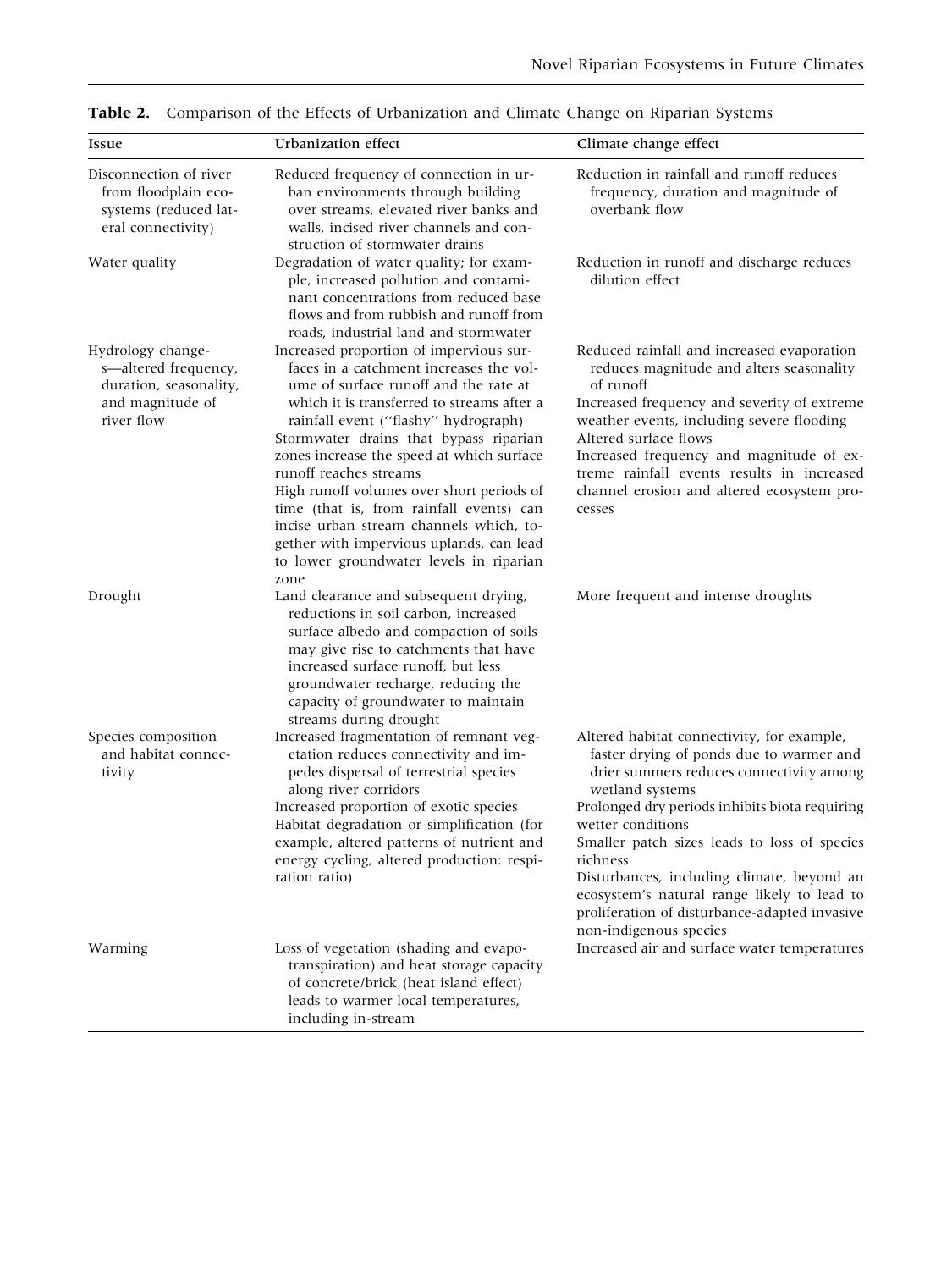| Issue                           | Urbanization effect                                                                                                                                                                                                                | Climate change effect                                                                                                                                                                                                                                           |
|---------------------------------|------------------------------------------------------------------------------------------------------------------------------------------------------------------------------------------------------------------------------------|-----------------------------------------------------------------------------------------------------------------------------------------------------------------------------------------------------------------------------------------------------------------|
| Phenology and distri-<br>bution | Urbanization can facilitate an increase in<br>the distribution and abundance of dis-<br>turbance-tolerant species<br>Heat island effect can influence phenol-<br>ogy, typically by advancing spring events<br>(Lu and others 2006) | Warmer and drier conditions, together with<br>altered rainfall seasonality, influences<br>reproductive timing and species distribu-<br>tions – the direction of the effect depends<br>on the species (Chambers and others 2005;<br>Pachauri and Reisinger 2007) |

Table 2. continued

Information sourced from: Groffman and others ([2003\)](#page-16-0); Walsh and others ([2005\)](#page-17-0); Lake ([2008\)](#page-16-0); Seavy and others ([2009\)](#page-17-0); Davies ([2010\)](#page-15-0); Verdonschot and others [2010](#page-17-0); also see Figure [4.](#page-14-0)

have the largest direct influence on riparian ecosystems overall, with the exception of coastal floodplains that will be affected by sea level rise. We suggest that improving predictions about future rainfall patterns and rainfall-discharge relationships is a key research priority for predicting the magnitude of ecological change in riparian zones. Currently, predictions about rainfall in Australia are generally less certain than temperature projections (Cleugh and others [2011](#page-15-0)). For coastal floodplains, improved digital elevation models are needed to underpin hydrodynamic models so that more accurate predictions can be made about the extent of seawater intrusion.

Changes in flow and increases in temperature were predicted to affect all four ecosystems, but community structures were not predicted to change in the same way or to the same extent. Because they are geographically restricted, riparian ecosystems in the high country and in south-western Australia will be especially susceptible to species extinctions from increases in temperature. Changes in these ecosystems will likely be compounded by their geographic isolation and high levels of endemism as well: without dispersal of similar taxa from similar types of ecosystems and with limited capacity for genetic adaptation, the loss of endemic species will likely herald a marked shift in community structure. In contrast, the recent age of tropical floodplains and the highly dynamic hydrology means that there are few endemic species and much of the fauna undertakes seasonal migration and is highly adapted to dispersal. However, their uniformly low elevation means that massive losses of freshwater habitat will occur rapidly once sea levels exceed a certain threshold. Although human-mediated dispersal of non-indigenous species may partially compensate for loss of indigenous species in the high country and south-western Australia when focusing on total species richness, it is likely that the ''new arrivals'' will be functionally different. In contrast to the other ecosystems, riparian zones in Melbourne have already experienced a high degree of modification through urbanization, so changes resulting from climate change may be relatively negligible.

Although riparian zones, as an ecosystem type, will persist under climate change, we expect that their structure, processes, and ecosystem services will change, at least in part. For instance, fragmentation in southern temperate ecosystems will reduce the role of riparian zones as dispersal corridors, and loss of freshwater wetlands in northern Australia will reduce recreational and economic opportunities associated with hunting and fishing. These changes create complex challenges for management especially if fundamental ecosystem properties vary significantly among the types of novel riparian zones. Anticipating the type of changes likely to occur in the future is essential for the efficacy of long-term environmental management and planning. Knowledge of the key factors that shape ecosystem characteristics—and the extent to which those factors will change in the future—will be instructive in predicting the properties of emerging ecosystems.

## VALUE AND EXTENSION OF APPROACH

Despite encompassing considerable uncertainty (for example, nature of climate change impacts and ecological responses to these impacts; Hulme [2005](#page-16-0); Koca and others [2006\)](#page-16-0), our predictions illustrate that altering several key abiotic factors may lead to the development of a range of novel ecosystems. By using process models and functional groups, we were able to envisage the potential implications of climate change on the abiotic characteristics and community structure of these riparian ecosystems. Considering the dispersal and genetic constraints of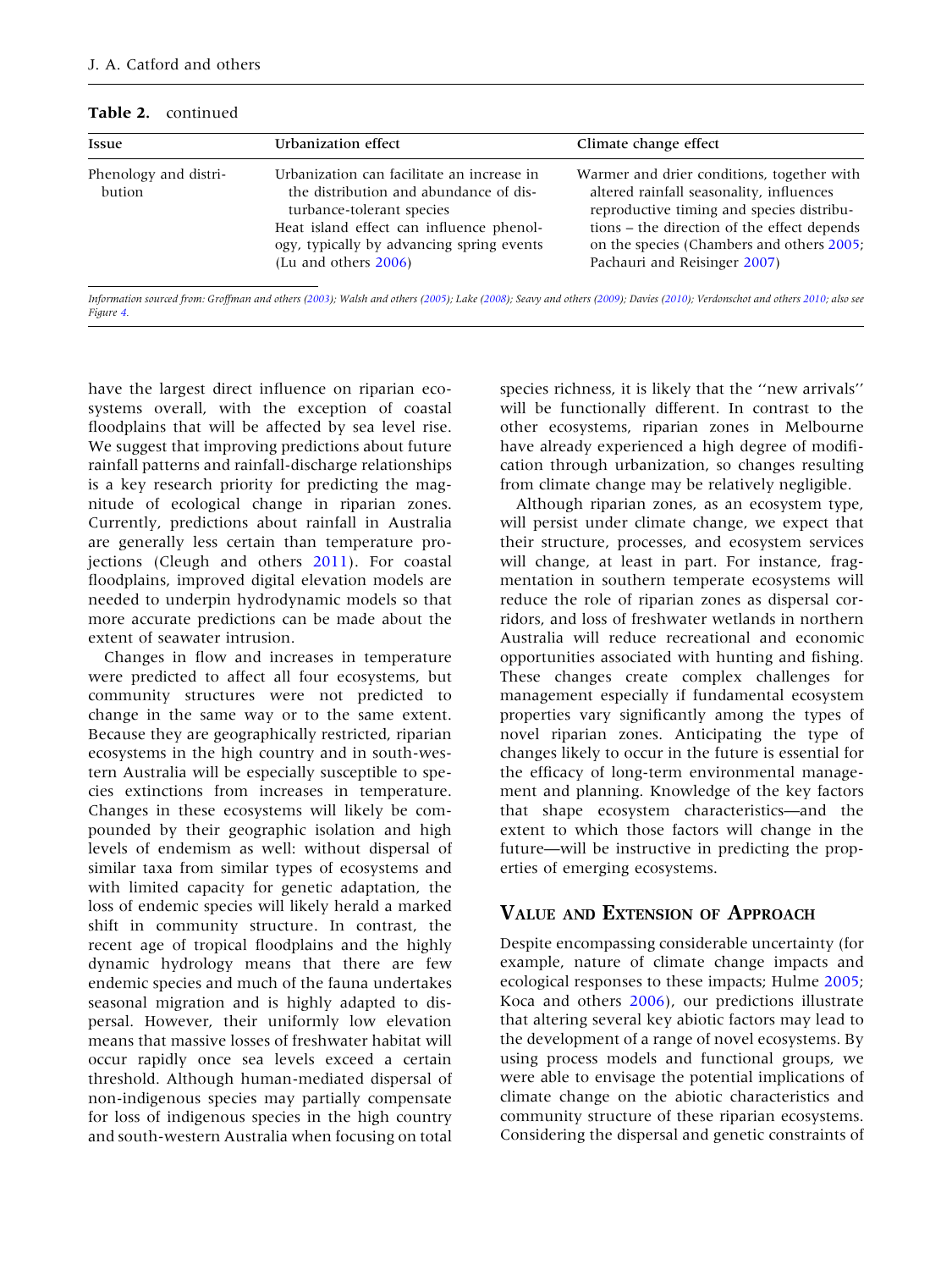<span id="page-14-0"></span>

Figure 4. Conceptual model of ecological responses to projected changes in temperature and rainfall in urban (Melbourne) riparian systems. Climate change projections for Melbourne include warmer temperatures (particularly in summer), decreased annual rainfall (with the strongest signal in winter and spring), reduced streamflow, decreased relative humidity, and increased potential evaporation and solar radiation (CSIRO and Bureau of Meteorology [2007\)](#page-15-0). The levels of uncertainty assume that no additional mitigation strategies are used, that is, system management follows the status quo. Legend as in Figure [1](#page-6-0).

taxa was fundamental to this goal. Comparison with systems that have similar conditions or have experienced similar changes enabled us to assess the likelihood of our predictions. Such comparisons will become more important if quantitative predictions are desired.

To gauge the magnitude of predicted changes and the effectiveness of different management approaches, the models presented here could be further refined by including quantitative relationships. This would facilitate the development of quantitative predictions. Based on analyses of similar issues (Murray and others [2012;](#page-17-0) Rumpff and others [2011\)](#page-17-0), Bayesian belief networks appear to be particularly suitable for including both qualitative and quantitative understanding (Figures [1](#page-6-0), [2](#page-8-0), [3](#page-10-0), 4). Bayesian networks are a type of process

model that are increasingly being used to predict ecological responses to environmental change and management actions (Rumpff and others [2011](#page-17-0)). They take the form of flow charts where the relationships among, and values of, factors are specified. They can include uncertainty about both the understanding and variability of ecosystem responses, which is instructive when making management decisions (McCann and others [2006](#page-16-0)). Data from previous studies can be used to parameterize the models, as can information elicited from experts. By manipulating the value of variables included in the models (for example, altering the magnitude of climate change impacts or altering the adaptation strategies used), the implications of a number of different scenarios on ecosystem structure and function can be rapidly assessed. The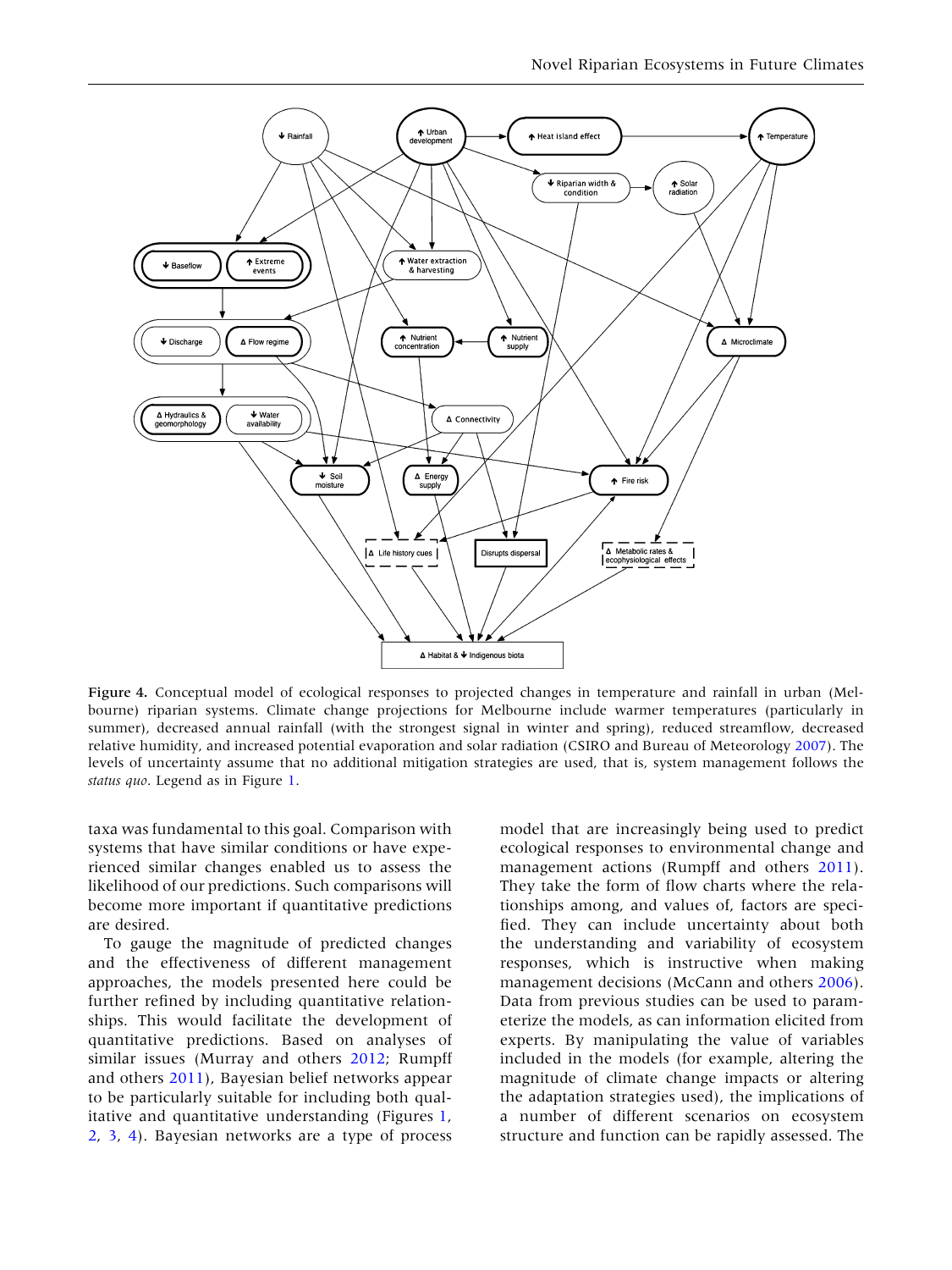<span id="page-15-0"></span>models can be updated as more information becomes available and understanding increases, and the way they operate can be easily communicated to non-experts (McCann and others [2006](#page-16-0)). These attributes make Bayesian networks particularly attractive for use in adaptive management (Rumpff and others [2011](#page-17-0)), which would be a suitable approach for climate change adaptation.

Most conservation activities have focused on conserving particular suites of species in particular locations (Pressey and others [2007;](#page-17-0) Hobbs and others [2009\)](#page-16-0). Such a goal, however, may be unrealistic as ecosystems and their species assemblages change. Instead, it may be more pragmatic to focus on maximizing genetic, species and functional diversity, maintaining the biogeochemical configuration of a system (Seastedt and others [2008\)](#page-17-0) or increasing habitat complexity. The ability to accurately predict the characteristics of future ecosystems is crucial for setting realistic management objectives and represents an exciting area of research.

#### ACKNOWLEDGMENTS

Ideas for this paper were conceived at a ''Riparian Ecosystems under Climate Change'' workshop hosted by the National Climate Change Adaptation Research Facility—Water Resources and Freshwater Biodiversity Network and Terrestrial Biodiversity Network. Thanks to other workshop participants, especially Ugo Arbieu, for comments in the early stages of this paper. Thanks also to Brendan Wintle for insightful comments on a draft manuscript, Chris Walsh for reviewing the Melbourne scenario and an anonymous reviewer for constructive feedback. PD and MD acknowledge the Tropical Rivers and Coastal Knowledge (TRaCK) research consortium and MD also acknowledges support from the NERP North Australian Hub; JAC was partially supported by the ARC Centre of Excellence for Environmental Decisions.

#### REFERENCES

- Australian Bureau of Statistics. 2011. Regional population growth, Australia, 2010–11. [http://www.abs.gov.au/AUSSTATS/abs@.](http://www.abs.gov.au/AUSSTATS/abs@.nsf/Lookup/3218.0Main+Features12010-11?OpenDocument) [nsf/Lookup/3218.0Main+Features12010-11?OpenDocument](http://www.abs.gov.au/AUSSTATS/abs@.nsf/Lookup/3218.0Main+Features12010-11?OpenDocument). Last accessed 23/4/2012.
- Bartolo R, Wasson R, Valentine E, Cleland S, Bayliss P, Winderlich S. 2008. Climate change—the status of climate change research in the Kakadu landscape context. In: Kakadu National Park Landscape Symposia Series 2007–2009. Symposium 1: Landscape Change Overview. Darwin. pp 84–96.
- Bayliss P, Yeomans KM. 1990. Seasonal distribution and abundance of magpie geese, Anseranas semipalmata in the Northern

Territory, and their relationship to habitat, 1983–86. Aust Wildl Res 17:15–38.

- BMT WBM. 2010. Kakadu: vulnerability to climate change impacts. Canberra: Department of Climate Change and Energy Efficiency.
- Bolton GC. 1972. A fine country to starve in. Perth: University of Western Australia Press. 278 pp.
- Bunn SE, Davies PM. 1990. Why is the stream fauna of southwestern Australia so impoverished? Hydrobiologia 194: 169–76.
- Bunn SE, Davies PM. 1992. Community structure of the macroinvertebrate fauna and water chemistry of a salinised river system in south-western Australia. Hydrobiologia 248: 143–60.
- Bunn SE, Davies PM, Kellaway D. 1997. Contributions of sugar cane and invasive pasture grass to the aquatic food web of a tropical lowland stream. Mar Freshw Res 48:173–9.
- Bunn SE, Davies PM, Mosisch TD. 1999. Ecosystem measures of river health and their response to riparian and catchment degradation. Freshw Biol 41:333–45.
- Canning-Clode J, Fowler AE, Byers JE, Carlton JT, Ruiz GM. 2011. 'Caribbean Creep' chills out: climate change and marine invasive species. PLoS One 6:e29657.
- Catford JA, Downes BJ, Gippel CJ, Vesk PA. 2011. Flow regulation reduces native plant cover and facilitates exotic invasion in riparian wetlands. J Appl Ecol 48:432–42.
- Catford JA, Daehler CC, Murphy HT, Sheppard AW, Hardesty BD, Westcott DA, Rejmánek M, Bellingham PJ, Pergl J, Horvitz CC, Hulme PE. 2012. The intermediate disturbance hypothesis and plant invasions: Implications for species richness and management. Perspect Plant Ecol Evol Syst 14:231–41.
- Chambers LE, Hughes L, Weston MA. 2005. Climate change and its effect on Australia's avifauna. Emu 105:1–20.
- Cleugh H, Stafford Smith M, Battaglia M, Graham P. 2011. Climate change: science and solutions for Australia. Collingwood: CSIRO Publishing.
- Cobb SM, Saynor MJ, Eliot M, Eliot I, Hall R. 2007. Saltwater intrusion and mangrove encroachment of coastal wetlands in the Alligator Rivers Region, Northern Territory, Australia. Darwin: Environmental Research Institute of the Supervising Scientist.
- Costin AB. 1954. Ecosystems of the Monaro region of NSW, with special reference to soil erosion. Sydney: Government Printer.
- CSIRO, Bureau of Meteorology. 2007. Climate change in Australia. Canberra: Department of Climate Change and Energy Efficiency [http://www.climatechangeinaustralia.gov.au/tech](http://www.climatechangeinaustralia.gov.au/technical_report.php)[nical\\_report.php.](http://www.climatechangeinaustralia.gov.au/technical_report.php)
- Davey CM, Chamberlain DE, Newson SE, Noble DG, Johnston A. 2012. Rise of the generalists: evidence for climate driven homogenization in avian communities. Glob Ecol Biogeogr 21:568–78.
- Davidson AM, Jennions M, Nicotra AB. 2011. Do invasive species show higher phenotypic plasticity than native species and, if so, is it adaptive? A meta-analysis. Ecol Lett 14:419–31.
- Davies PM. 2010. Climate change implications for river restoration in global biodiversity hotspots. Restor Ecol 18:261–8.
- DECCW. 2010. NSW climate impact profile. The impacts of climate change on the biophysical environment of New South Wales. Sydney: Department of Environment, Climate Change and Water NSW.
- De Deckker P. 1986. What happened to the Australian aquatic biota 18,000 years ago? In: De Deckker P, Williams WD, Eds.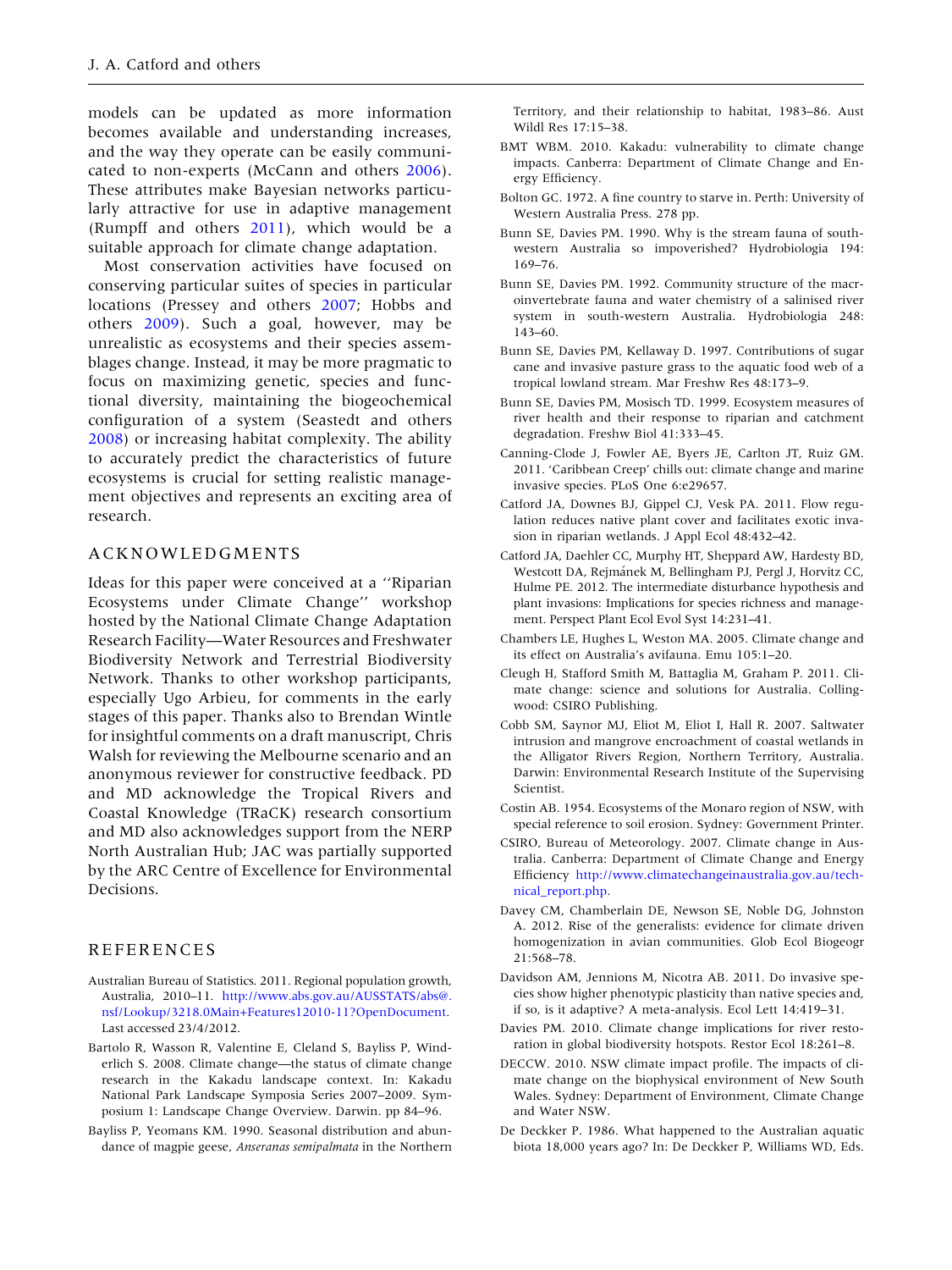<span id="page-16-0"></span>Limnology in Australia. Melbourne: CSIRO Publishing. p 487– 96.

- Delaney R, Fukuda Y, Saalfeld K. 2009. Management program for the Magpie Goose (Anseranas semipalmata) in the Northern Territory of Australia, 2009–2014. Darwin: Northern Territory Department of Natural Resources, Environment, The Arts and Sport.
- Douglas MM, Bunn SE, Davies PM. 2005. River and wetland food webs in Australia's wet–dry tropics: general principles and implications for management. Mar Freshw Res 56:329–42.
- Douglas MM, O'Connor RA. 2003. Effects of the exotic macrophyte, para grass (Urochloa mutica), on benthic and epiphytic macroinvertebrates of a tropical floodplain. Freshw Biol 48:962–71.
- Douglas MM, O'Connor RA. 2004. Weed invasion changes fuel characteristics: Para Grass (Urochloa mutica (Forssk.) T.Q. Nguyen) on a tropical floodplain. Ecol Manag Restor 5:143–5.
- Dukes JS, Chiariello NR, Loarie SR, Field CB. 2011. Strong response of an invasive plant species (Centaurea solstitialis L.) to global environmental changes. Ecol Appl 21:1887–94.
- Elith J, Kearney M, Phillips S. 2010. The art of modelling rangeshifting species. Methods Ecol Evol 1:330–42.
- Ferrier S, Guisan A. 2006. Spatial modelling of biodiversity at the community level. J Appl Ecol 43:393–404.
- Finlayson C, Lowry J, Bellio M, Nou S, Pidgeon R, Walden D, Humphrey C, Fox G. 2006. Biodiversity of the wetlands of the Kakadu Region, northern Australia. Aquatic Sciences-Research Across Boundaries 68:374–99.
- Fukami T, Martijn Bezemer T, Mortimer SR, van der Putten WH. 2005. Species divergence and trait convergence in experimental plant community assembly. Ecol Lett 8:1283–90.
- Good R, Wright G, Whinam J, Hope G. 2010. Restoration of mires of the Australian Alps following the 2003 wildfires. In: Haberle S, Stevenson J, Prebble M, Eds. Altered ecologies: fire, climate and human influences on terrestrial landscapes. Canberra: ANU Press. p 353–62.
- Green K, Pickering CM. 2009. The decline of snowpatches in the Snowy Mountains of Australia: importance of climate warming, variable snow and wind. Arct Antarct Alp Res 41:212–18.
- Groffman PM, Bain DJ, Band LE, Belt KT, Brush GS, Grove JM, Pouyat RV, Yesilonis IC, Zipperer WC. 2003. Down by the riverside: urban riparian ecology. Front Ecol Environ 1: 315–21.
- Hamilton S. 2010. Biogeochemical implications of climate change for tropical rivers and floodplains. Hydrobiologia 657:19–35.
- Harrison ET, Norris RH, Wilkinson SN. 2008. Can an indicator of river health be related to assessments from a catchment scale sediment model? Hydrobiologia 600:48–64.
- Hijmans RJ, Graham CH. 2006. The ability of climate envelope models to predict the effect of climate change on species distributions. Glob Change Biol 12:2272–81.
- Hobbs RJ, Arico S, Aronson J, Baron JS, Bridgewater P, Cramer VA, Epstein PR, Ewel JJ, Klink CA, Lugo AE, Norton D, Ojima D, Richardson DM, Sanderson EW, Valladares F, Vilà M, Zamora R, Zobel M. 2006. Novel ecosystems: theoretical and management aspects of the new ecological world order. Global Ecol Biogeogr 15:1–7.
- Hobbs RJ, Higgs E, Harris JA. 2009. Novel ecosystems: implications for conservation and restoration. Trends Ecol Evol 24:599–605.
- Horton R, Herweijer C, Rosenzweig C, Liu J, Gornitz V, Ruane AC. 2008. Sea level rise projections for current generation CGCMs based on the semi-empirical method. Geophys Res Lett 35:L02715.
- Horwitz P, Bradshaw D, Hopper S, Davies P, Froend P, Bradshaw F. 2008. Hydrological change escalates risk of ecosystem stress in Australia's threatened biodiversity hotspot. J R Soc West Aust 91:1–11.
- Hulme PE. 2005. Adapting to climate change: is there scope for ecological management in the face of a global threat? J Appl Ecol 42:784–94.
- Hulme PE, Pyšek P, Nentwig W, Vilà M. 2009. Will threat of biological invasions unite the European Union? Science 324:40–1.
- Jardine TD, Pusey BJ, Hamilton SK, Pettit NE, Davies PM, Douglas MM, Sinnamon V, Halliday IA, Bunn SE. 2012. Fish mediate high food web connectivity in the lower reaches of a tropical floodplain river. Oecologia 168:829–38.
- Kearney MR, Wintle BA, Porter WP. 2010. Correlative and mechanistic models of species distribution provide congruent forecasts under climate change. Conserv Lett 3:203–13.
- Keith DA, Holman L, Rodoreda S, Lemmon J, Bedward M. 2007. Plant functional types can predict decade-scale changes in fire-prone vegetation. J Ecol 95:1324–37.
- Koca D, Smith B, Sykes M. 2006. Modelling regional climate change effects on potential natural ecosystems in Sweden. Clim Change 78:381–406.
- Lake PS. 2008. Drought, the ''creeping disaster'': effects on aquatic ecosystems. Canberra: Land & Water Australia.
- Leahy PJ, Tibby J, Kershaw AP, Heijnis H, Kershaw JS. 2005. The impact of European settlement on Bolin Billabong, a Yarra River floodplain lake, Melbourne, Australia. River Res Appl 21:131–49.
- Lu P, Yu Q, Liu J, Lee X. 2006. Advance of tree-flowering dates in response to urban climate change. Agric For Meteorol 138:120–31.
- Lucas C, Hennessy K, Mills G, Bathols J. 2007. Bushfire weather in southeast Australia: recent trends and projected climate change impacts. Melbourne: Bushfire Cooperative Research Centre.
- McCann RK, Marcot BG, Ellis R. 2006. Bayesian belief networks: applications in ecology and natural resource management. Can J For Res 36:3053–62.
- McDougall KL, Alexander JM, Haider S, Pauchard A, Walsh NG, Kueffer C. 2011. Alien flora of mountains: global comparisons for the development of local preventive measures against plant invasions. Divers Distrib 17:103–11.
- McDougall KL, Morgan JW, Walsh NG, Williams RJ. 2005. Plant invasions in treeless vegetation of the Australian Alps. Perspect Plant Ecol Evol Syst 7:159–71.
- McDougall KL, Walsh NG. 2002. The flora of Nungar Plain, a treeless sub-alpine frost hollow in Kosciuszko National Park. Cunninghamia 7:601–10.
- McDougall KL. 2007. Grazing and fire in two subalpine peatlands. Aust J Bot 55:42–57.
- Merritt DM, Scott ML, Poff NL, Auble GT, Lytle DA. 2010. Theory, methods and tools for determining environmental flows for riparian vegetation: riparian vegetation-flow response guilds. Freshw Biol 55:206–25.
- Meyer JL, Paul MJ, Taulbee WK. 2005. Stream ecosystem function in urbanizing landscapes. J North Am Benthol Soc 24:602–12.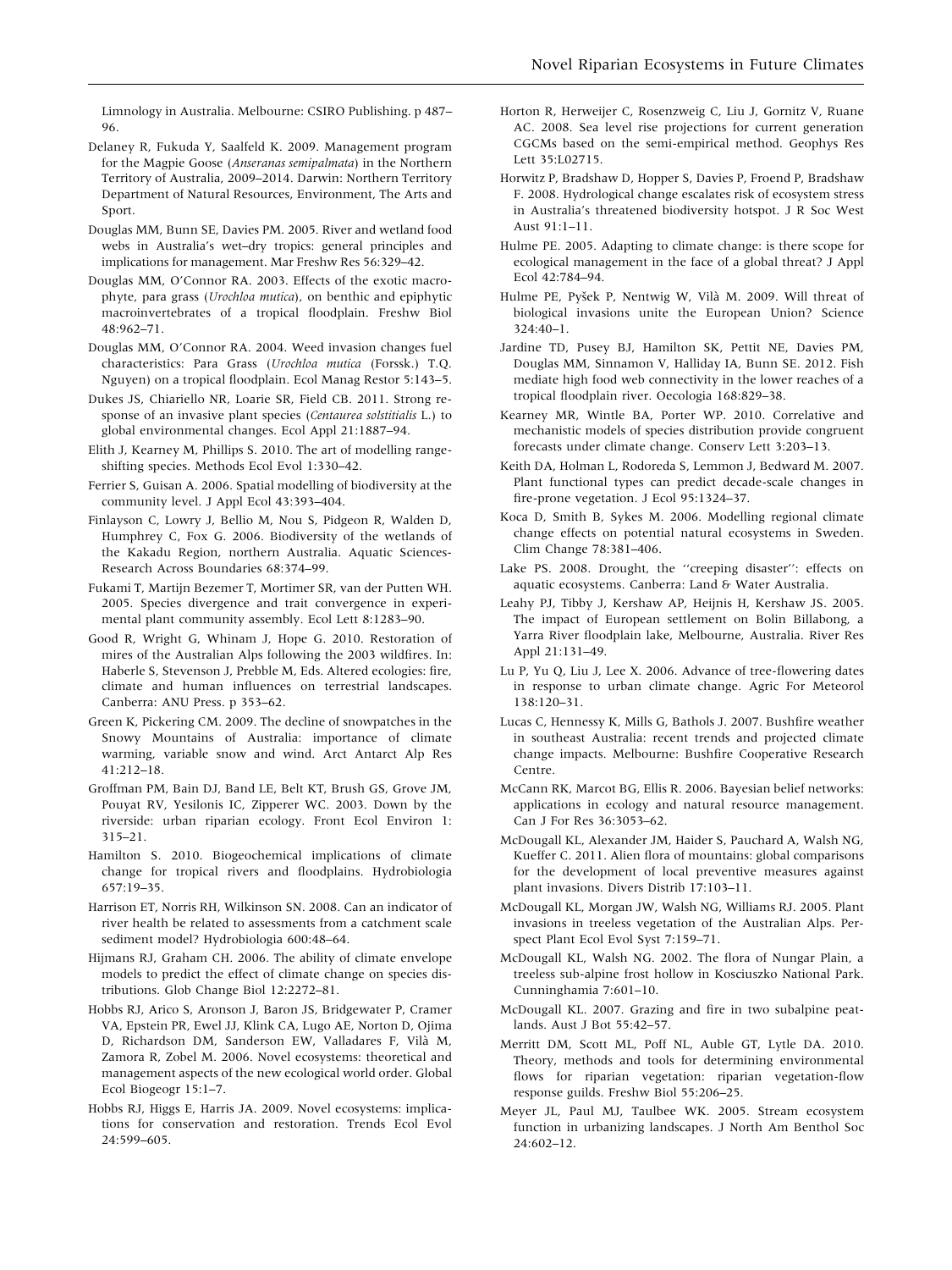- <span id="page-17-0"></span>Morin X, Thuiller W. 2009. Comparing niche- and process-based models to reduce prediction uncertainty in species range shifts under climate change. Ecology 90:1301–13.
- Mulrennan ME, Woodroffe CD. 1998. Saltwater intrusion into the coastal plains of the Lower Mary River, Northern Territory, Australia. J Environ Manage 54:169–88.
- Murray JV, Stokes KE, van Klinken RD. 2012. Predicting the potential distribution of a riparian invasive plant: the effects of changing climate, flood regimes and land-use patterns. Glob Change Biol 18:1738–53.
- Myers N, Mittermeier RA, Mittermeier CG, de Fonseca GAB, Kent J. 2000. Biodiversity hotspots for conservation priorities. Nature (Lond) 403:853–8.
- Naiman RJ, Décamps H. 1997. The ecology of interfaces: riparian zones. Annu Rev Ecol Syst 28:621–58.
- Naiman RJ, Décamps H, McClain ME. 2005. Riparia: ecology, conservation and management of streamside communities. San Diego: Elsevier.
- Nakicenovic N, Alcamo J, Davis G, de Vries B, Fenhann J, Gaffin S, Gregory K, Grubler A, Jung TY, Kram T, Lebre La Rovere E, Michaelis E, Mori S, Morita T, Papper W, Pitcher H, Price L, Riahi K, Roehrl A, Rogner H, Sankovski A, Schlesinger M, Shukla P, Smith S, Swart R, Rooijen SV, Victor N, Dadi Z. 2000. IPCC special report on emissions scenarios. Cambridge: Cambridge University Press.
- Neilson RP, Pitelka LF, Solomon AM, Nathan RAN, Midgley GF, Fragoso JSMV, Lischke H, Thompson KEN. 2005. Forecasting regional to global plant migration in response to climate change. Bioscience 55:749–59.
- O'Donnell J, Gallagher RV, Wilson PD, Downey PO, Hughes L, Leishman MR. 2012. Invasion hotspots for non-native plants in Australia under current and future climates. Glob Change Biol 18:617–29.
- Otto K. 2005. Yarra: a diverting history of Melbourne's Murky River. Melbourne: The Text Publishing Company.
- Pachauri RK, Reisinger A, Eds. 2007. Climate Change 2007: Synthesis Report. Contribution of Working Groups I, II and III to the Fourth Assessment Report of the Intergovernmental Panel on Climate Change. Geneva: IPCC. 104 pp.
- Palmer MA, Liermann CAR, Nilsson C, Flörke M, Alcamo J, Lake PS, Bond N. 2008. Climate change and the world's river basins: anticipating management options. Front Ecol Environ 6:81–9.
- Pearl J. 2009. Causality: models, reasoning, and inference. New York: Cambridge University Press.
- Pettit NE, Froend RH, Davies PM. 2001. Identifying the natural flow regime and the relationship with riparian vegetation for two contrasting western Australian rivers. Regul Rivers Res Manag 17:201–15.
- Petty AM, Werner PA, Lehmann CER, Riley JE, Banfai DS, Elliott LP. 2007. Savanna responses to feral buffalo in Kakadu National Park, Australia. Ecol Monogr 77:441–63.
- Poff NL, Allan JD, Bain MB, Karr JR, Prestegaard KL, Richter BD, Sparks RE, Stromberg JC. 1997. The natural flow regime: a paradigm for river conservation and restoration. Bioscience 47:769–84.
- Pressey RL, Cabeza M, Watts ME, Cowling RM, Wilson KA. 2007. Conservation planning in a changing world. Trends Ecol Evol 22:583–92.
- Pusey BJ, Warfe DM, Townsend SA, Douglas MM, Burrows D, Kennard MK, Close P. 2011. Condition, impacts and threats to aquatic biodiversity. In: Pusey BJ, Ed. Aquatic biodiversity in

northern Australia: patterns, threats and future. Darwin: Charles Darwin University Press.

- Richardson DM, Holmes PM, Esler KJ, Galatowitsch SM, Stromberg JC, Kirkman SP, Pyšek P, Hobbs RJ. 2007. Riparian vegetation: degradation, alien plant invasions, and restoration prospects. Divers Distrib 13:126–39.
- Rumpff L, Duncan DH, Vesk PA, Keith DA, Wintle BA. 2011. State-and-transition modelling for adaptive management of native woodlands. Biol Conserv 144:1224–36.
- Sandel B, Dangremond EM. 2012. Climate change and the invasion of California by grasses. Glob Change Biol 18:277–89.
- Seastedt TR, Hobbs RJ, Suding KN. 2008. Management of novel ecosystems: are novel approaches required? Front Ecol Environ 6:547–53.
- Seavy NE, Gardali T, Golet GH, Griggs FT, Howell CA, Kelsey R, Small SL, Viers JH, Weigand JF. 2009. Why climate change makes riparian restoration more important than ever: recommendations for practice and research. Ecol Restor 27:330–8.
- Stohlgren T, Pyšek P, Kartesz J, Nishino M, Pauchard A, Winter M, Pino J, Richardson D, Wilson J, Murray B, Phillips M, Ming-yang L, Celesti-Grapow L, Font X. 2011. Widespread plant species: natives versus aliens in our changing world. Biol Invasions 13:1931–44.
- Traill LW, Bradshaw CJA, Delean S, Brook BW. 2010. Wetland conservation and sustainable use under global change: a tropical Australian case study using magpie geese. Ecography 33:818–25.
- Trowbridge WB. 2007. The role of stochasticity and priority effects in floodplain restoration. Ecol Appl 17:1312–24.
- United Nations. 2010. World urbanization prospects: the 2009 revision population database. United Nations Population Division.
- Verdonschot PFM, Hering D, Murphy J, Jähning SC, Rose NL, Graf W, Brabec K, Sandin L. 2010. Climate change and the hydrology and morphology of freshwater ecosystems. Kernan M, Battarbee R, Moss B, Eds. Climate change impacts on freshwater ecosystems. Pondicherry: Wiley-Blackwell. p65– 83.
- Villéger S, Blanchet S, Beauchard O, Oberdorff T, Brosse S. 2011. Homogenization patterns of the world's freshwater fish faunas. Proc Nat Acad Sci 108:18003–8.
- Violle C, Navas M-L, Vile D, Kazakou E, Fortunel C, Hummel I, Garnier E. 2007. Let the concept of trait be functional! Oikos 116:882–92.
- Vörösmarty CJ, McIntyre PB, Gessner MO, Dudgeon D, Prusevich A, Green P, Glidden S, Bunn SE, Sullivan CA, Liermann CR, Davies PM. 2010. Global threats to human water security and river biodiversity. Nature 467:555–61.
- Walsh CJ, Roy AH, Feminella JW, Cottingham PD, Groffman PM, Morgan RP. 2005. The urban stream syndrome: current knowledge and the search for a cure. J North Am Benthol Soc 24:706–23.
- Walsh CJ, Sharpe AK, Breen PF, Sonneman JA. 2001. Effects of urbanization on streams of the Melbourne region, Victoria, Australia. I. Benthic macroinvertebrate communities. Freshw Biol 46:535–51.
- Walsh CJ, Waller KA, Gehling J, Nally RM. 2007. Riverine invertebrate assemblages are degraded more by catchment urbanisation than by riparian deforestation. Freshw Biol 52:574–87.
- Walther G-R, Roques A, Hulme PE, Sykes MT, Pyšek P, Kühn I, Zobel M, Bacher S, Botta-Dukát Z, Bugmann H, Czúcz B,